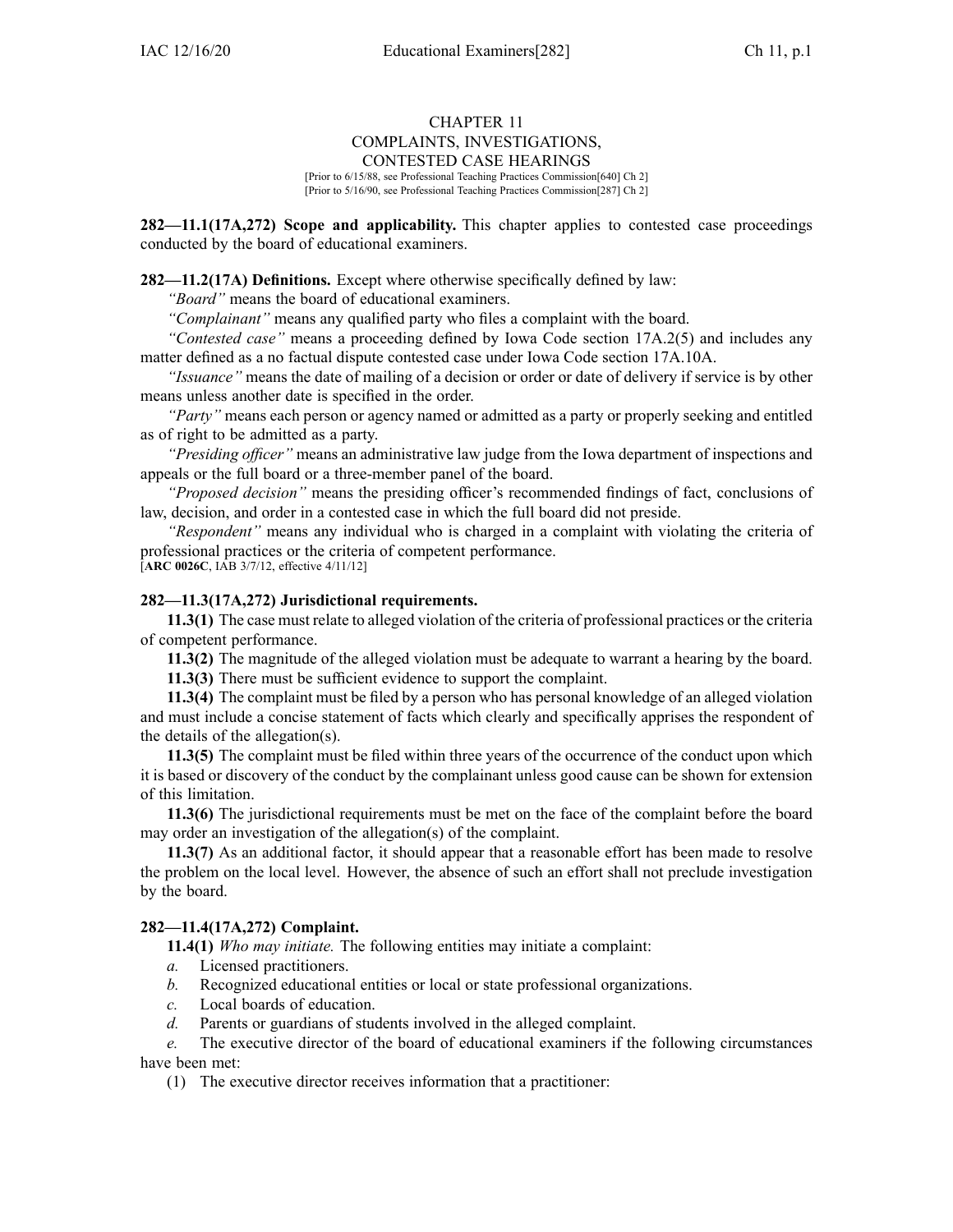1. Has been convicted of <sup>a</sup> felony criminal offense, or <sup>a</sup> misdemeanor criminal offense wherein the victim of the crime was 18 years of age or younger, and the executive director expressly determines within the complaint that the nature of the offense clearly and directly impacts the practitioner's fitness or ability to retain the specific license(s) or authorization(s) which the practitioner holds; or

2. Has been the subject of <sup>a</sup> founded repor<sup>t</sup> of child abuse placed upon the central registry maintained by the department of human services pursuan<sup>t</sup> to Iowa Code section [232.71D](https://www.legis.iowa.gov/docs/ico/section/232.71D.pdf) and the executive director expressly determines within the complaint that the nature of the offense clearly and directly impacts the practitioner's fitness or ability to retain the specific license(s) or authorization(s) which the practitioner holds; or

3. Has not met <sup>a</sup> reporting requirementstipulated by Iowa Code section [272.15](https://www.legis.iowa.gov/docs/ico/section/272.15.pdf), Iowa Code section [279.43](https://www.legis.iowa.gov/docs/ico/section/279.43.pdf), 281—subrule 102.11(2), 282—Chapter 11, or 282—Chapter 25; or

4. Has falsified <sup>a</sup> license or authorization issued by the board; or

5. Has submitted false information on <sup>a</sup> license or authorization application filed with the board; or

6. Does not hold the appropriate license for the assignment for which the practitioner is currently employed; or

7. Has assigned another practitioner to perform services for which the practitioner is not properly licensed; or

8. Has failed to comply with <sup>a</sup> board order as prohibited by 282—paragraph 25.3(7)*"c"*; and

(2) The executive director verifies the information or the alleged misconduct through review of official records maintained by the board, <sup>a</sup> court, the department of human services registry of founded child abuse reports, the practitioner licensing authority of another state, the department of education, the local school district, area education agency, or authorities in charge of the nonpublic school, or the executive director is presented with the falsified license; and

(3) No other complaint has been filed.

*f.* The department of transportation if the licensee named in the complaint holds <sup>a</sup> behind-the-wheel instructor's certification issued by the department and the complaint relates to an incident or incidents arising during the course of driver's education instruction.

*g.* An employee of the department of education who, while performing official duties, becomes aware of any alleged misconduct by an individual licensed under Iowa Code section [272.2](https://www.legis.iowa.gov/docs/ico/section/272.2.pdf).

**11.4(2)** *Form and content of the complaint.*

*a.* The complaint shall be in writing and signed by at least one complainant who has personal knowledge of an alleged violation of the board's rules or related state law or an authorized representative if the complainant is an organization. (An official form may be used. This form may be obtained from the board upon request.)

*b.* The complaint shall show venue as "BEFORE THE BOARD OF EDUCATIONAL EXAMINERS" and shall be captioned "COMPLAINT."

*c.* The complaint shall contain the following information:

(1) The full name, address and telephone number of the complainant.

(2) The full name, address and telephone number, if known, of the respondent.

(3) A concise statement of the facts which clearly and specifically apprises the respondent of the details of the alleged violation of the criteria of professional practices or the criteria of competent performance and the relief sought by the complainant.

(4) An explanation of the basis of the complainant's personal knowledge of the facts underlying the complaint.

(5) A citation to the specific rule or law which the complainant alleges has been violated.

**11.4(3)** *Required copies—place and time of filing the complaint.*

*a.* A copy of the complaint must be filed with the board.

*b.* The complaint must be delivered personally or by mail to the office of the board. The current office address is 701 East Court Avenue, Suite A, Des Moines, Iowa 50309.

Timely filing is required in order to ensure the availability of witnesses and to avoid initiation of an investigation under conditions which may have been significantly altered during the period of delay.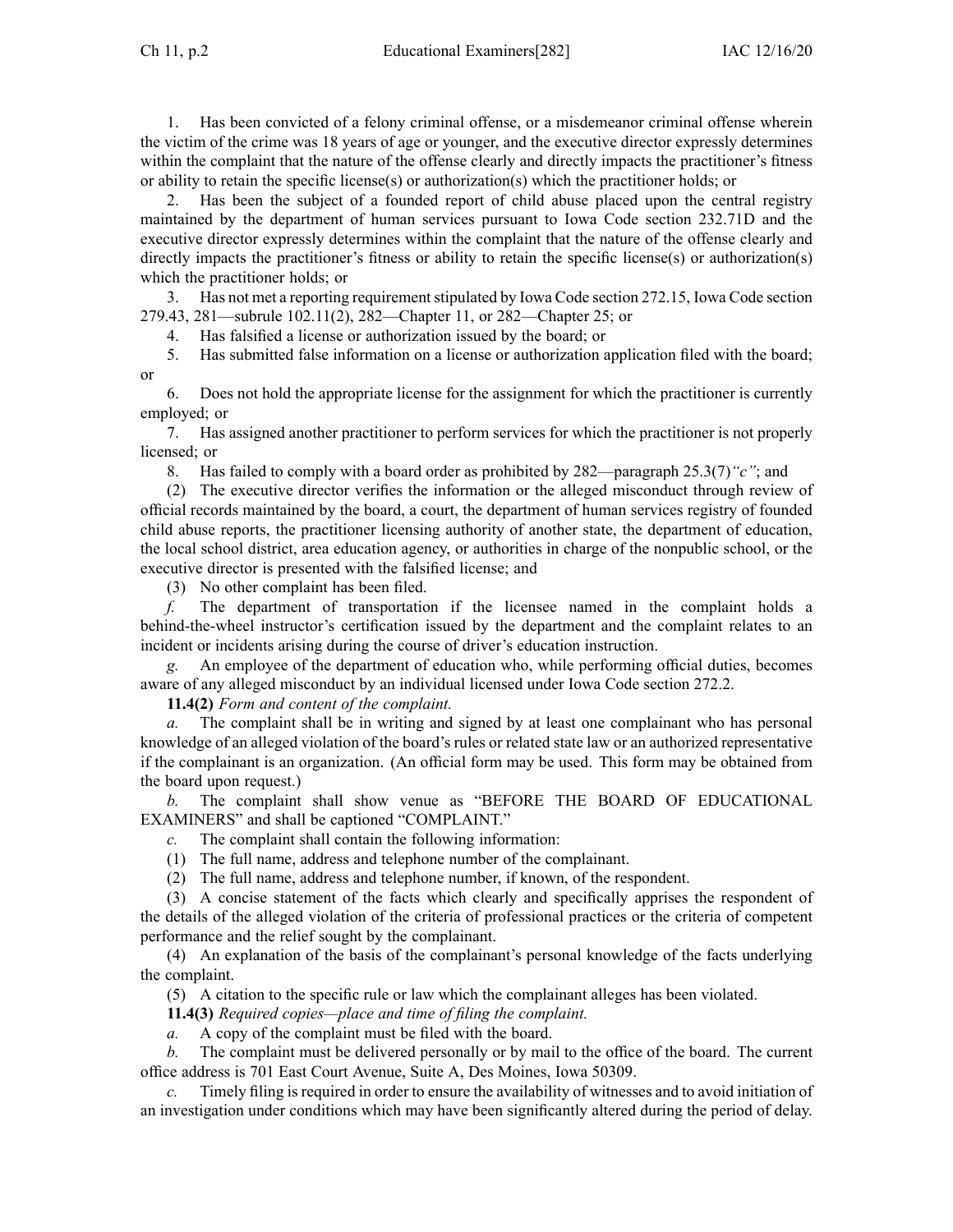The conduct upon which it is based must have occurred or been discovered by the complainant within three years of filing of the complaint unless good cause is shown for an extension of this limitation.

**11.4(4)** *Amendment or withdrawal of complaint.* A complaint or any specification thereof may be amended or withdrawn by the complainant at any time, unless the complaint was filed in accordance with the mandatory reporting requirements set forth in Iowa Code section [272.15\(1\)](https://www.legis.iowa.gov/docs/ico/section/2017/272.15.pdf). The parties to <sup>a</sup> complaint may mutually agree to the resolution of the complaint at any time in the proceeding prior to issuance of <sup>a</sup> final order by the board. The resolution must be committed to <sup>a</sup> written agreemen<sup>t</sup> and filed with the board. The agreemen<sup>t</sup> is not subject to approval by the board, but shall be acknowledged by the board and may be incorporated into an order of the board.

**11.4(5)** *Respondent entitled to copy of the complaint.* Immediately upon the board's determination that jurisdictional requirements have been met, the respondent shall be provided <sup>a</sup> copy of the complaint or amended complaint and any supporting documents attached to the complaint at the time of filing.

**11.4(6)** *Voluntary surrender of license—agreement to accep<sup>t</sup> lesser sanction.* A practitioner may voluntarily surrender the practitioner's license or agree to accep<sup>t</sup> <sup>a</sup> lesser sanction from the board prior to or after the filing of <sup>a</sup> complaint with the board without admitting the truth of the allegations of the complaint if <sup>a</sup> complaint is on file with the board. In order to voluntarily surrender <sup>a</sup> license or submit to <sup>a</sup> sanction, the practitioner must waive the right to hearing before the board and notify the board of the intent to surrender or accep<sup>t</sup> sanction. The board may issue an order permanently revoking the practitioner's license if it is surrendered, or implementing the agreed upon sanction. The board may decline to issue an agreed upon sanction if, in the board's judgment, the agreed upon sanction is not appropriate for the circumstances of the case.

**11.4(7)** *Investigation of license reports.*

*a.* Reports received by the board from another state, territory or other jurisdiction concerning licenses or certificate revocation or suspension shall be reviewed and investigated by the board in the same manner as is prescribed in these rules for the review and investigation of written complaints.

Failure to report a license revocation, suspension or other disciplinary action taken by licensing authority of another state, territory or jurisdiction within 30 days of the final action by such licensing authority shall constitute cause for initiation of an investigation.

**11.4(8)** *Timely resolution of complaints.* Complaints filed with the board must be resolved within 180 days unless good cause can be shown for an extension of this limitation. The board will provide notice to the parties to <sup>a</sup> complaint prior to taking action to extend this time limitation upon its own motion.

**11.4(9)** *Confidentiality.* All complaint files, investigation files, other investigation reports, and other investigation information in the possession of the board or its employees or agents, which relate to licensee discipline, are privileged and confidential, and are not subject to discovery, subpoena, or other means of legal compulsion for their release to <sup>a</sup> person other than the respondent and the board and its employees and agents involved in licensee discipline, and are not admissible in evidence in <sup>a</sup> judicial or administrative proceeding other than the proceeding involving licensee discipline. However, investigative information in the possession of the board or its employees or agents which is related to licensee discipline may be disclosed to appropriate licensing authorities within this state, the appropriate licensing authorities in another state, the District of Columbia, or <sup>a</sup> territory or country in which the licensee is licensed or has applied for <sup>a</sup> license. A final written decision and finding of fact by the board in <sup>a</sup> disciplinary proceeding is <sup>a</sup> public record.

[**ARC [8406B](https://www.legis.iowa.gov/docs/aco/arc/8406B.pdf)**, IAB 12/16/09, effective 1/20/10 (See Delay note at end of chapter); **ARC [8823B](https://www.legis.iowa.gov/docs/aco/arc/8823B.pdf)**, IAB 6/2/10, effective 5/14/10; **[ARC](https://www.legis.iowa.gov/docs/aco/arc/0026C.pdf) [0026C](https://www.legis.iowa.gov/docs/aco/arc/0026C.pdf)**, IAB 3/7/12, effective 4/11/12; **ARC [0853C](https://www.legis.iowa.gov/docs/aco/arc/0853C.pdf)**, IAB 7/24/13, effective 8/28/13; **ARC [1455C](https://www.legis.iowa.gov/docs/aco/arc/1455C.pdf)**, IAB 5/14/14, effective 6/18/14; **[ARC](https://www.legis.iowa.gov/docs/aco/arc/3196C.pdf) [3196C](https://www.legis.iowa.gov/docs/aco/arc/3196C.pdf)**, IAB 7/5/17, effective 8/9/17; **ARC [4633C](https://www.legis.iowa.gov/docs/aco/arc/4633C.pdf)**, IAB 8/28/19, effective 10/2/19; **ARC [5320C](https://www.legis.iowa.gov/docs/aco/arc/5320C.pdf)**, IAB 12/16/20, effective 1/20/21]

**282—11.5(272) Investigation of complaints or license reports.** The chairperson of the board or the chairperson's designee may reques<sup>t</sup> an investigator to investigate the complaint or repor<sup>t</sup> received by the board from another state, territory or other jurisdiction concerning license or certificate revocation or suspension pursuan<sup>t</sup> to subrule [11.4\(7\)](https://www.legis.iowa.gov/docs/iac/rule/282.11.4.pdf); providing that the jurisdictional requirements have been met on the face of the complaint. The investigation shall be limited to the allegations contained on the face of the complaint. The investigator may consult an assistant attorney general concerning the investigation or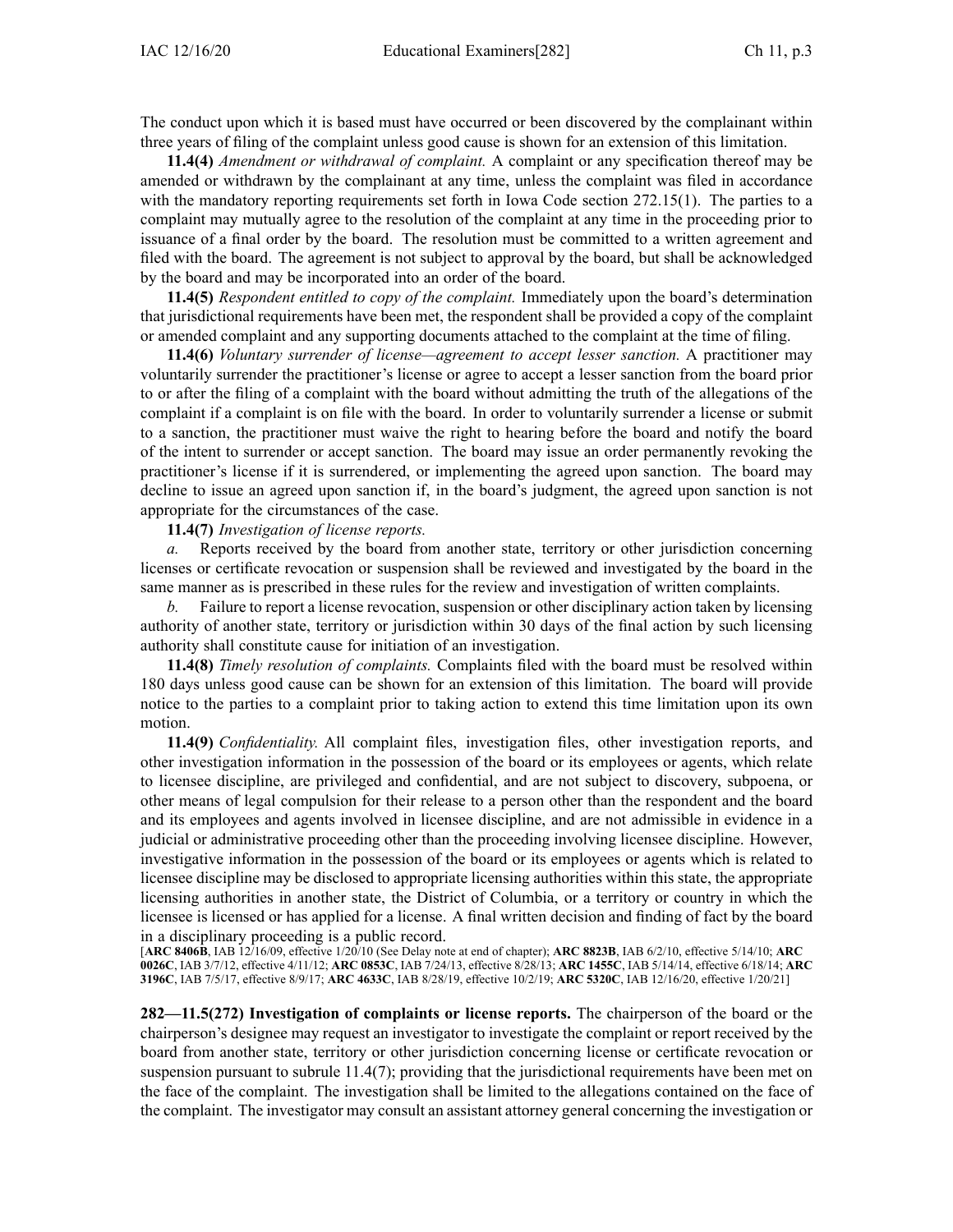evidence produced from the investigation. Upon completion of the investigation, the investigator shall prepare <sup>a</sup> repor<sup>t</sup> of the investigation for consideration by the board in determining whether probable cause exists.

**282—11.6(272) Ruling on the initial inquiry.** Upon review of the investigator's report, the board may take any of the following actions:

**11.6(1)** Reject the case. If <sup>a</sup> determination is made by the board to reject the case, the complaint shall be returned to the complainant along with <sup>a</sup> statement specifying the reasons for rejection. A letter of explanation concerning the decision of the board shall be sent to the respondent.

**11.6(2)** Require further inquiry. If determination is made by the board to order further inquiry, the complaint and recommendations by the investigator(s) shall be returned to the investigator(s) along with <sup>a</sup> statement specifying the information deemed necessary.

**11.6(3)** Accept the case. If <sup>a</sup> determination is made by the board that probable cause exists to conclude that the criteria of professional practices or the criteria of competent performance have been violated, notice may be issued, pursuan<sup>t</sup> to rule [282—11.7\(17A,272\)](https://www.legis.iowa.gov/docs/iac/rule/282.11.7.pdf), and <sup>a</sup> formal hearing may be conducted in accordance with rules [282—11.7\(17A,272\)](https://www.legis.iowa.gov/docs/iac/rule/282.11.7.pdf) to [282—11.21\(17A,272\)](https://www.legis.iowa.gov/docs/iac/rule/282.11.21.pdf), unless <sup>a</sup> voluntary waiver of hearing has been filed by the respondent pursuan<sup>t</sup> to the provisions of subrule [11.4\(6\)](https://www.legis.iowa.gov/docs/iac/rule/282.11.4.pdf). In determining whether to issue <sup>a</sup> notice of hearing, the board may consider the following:

*a.* Whether the alleged violation is of sufficient magnitude to warrant <sup>a</sup> hearing by the board.

- *b.* Whether there is sufficient evidence to suppor<sup>t</sup> the complaint.
- *c.* Whether the alleged violation was an isolated incident.

*d.* Whether adequate steps have been taken at the local level to ensure similar behavior does not occur in the future.

**11.6(4)** Release of investigative report. If the board finds probable cause of <sup>a</sup> violation, the investigative repor<sup>t</sup> will be available to the respondent upon request. Information contained within the repor<sup>t</sup> is confidential and may be used only in connection with the disciplinary proceedings before the board.

[**ARC [1543C](https://www.legis.iowa.gov/docs/aco/arc/1543C.pdf)**, IAB 7/23/14, effective 8/27/14]

# **282—11.7(17A,272) Notice of hearing.**

**11.7(1)** *Delivery.* Delivery of the notice of hearing constitutes the commencement of the contested case proceeding. Delivery may be executed by:

- *a.* Personal service as provided in the Iowa Rules of Civil Procedure; or
- *b.* Certified mail, return receipt requested; or
- *c.* Publication, as provided in the Iowa Rules of Civil Procedure.
- **11.7(2)** *Contents.* The notice of hearing shall contain the following information:
- *a.* A statement of the time, date, place, and nature of the hearing;
- *b.* A statement of the legal authority and jurisdiction under which the hearing is to be held;
- *c.* A reference to the particular sections of the statutes and rules involved;
- *d.* A short and plain statement of the matter asserted;

*e.* Identification of all parties including the name, address and telephone numbers of counsel representing each of the parties where known;

*f.* Reference to the procedural rules governing conduct of the contested case proceeding;

*g.* Identification of the presiding officer, if known. If not known, <sup>a</sup> description of who will serve as presiding officer; and

*h.* Notification of the time period in which <sup>a</sup> party may request, pursuan<sup>t</sup> to Iowa Code section [17A.11](https://www.legis.iowa.gov/docs/ico/section/17A.11.pdf) and rule [282—11.8\(17A,272\)](https://www.legis.iowa.gov/docs/iac/rule/282.11.8.pdf), that the presiding officer be an administrative law judge. [**ARC [0606C](https://www.legis.iowa.gov/docs/aco/arc/0606C.pdf)**, IAB 2/20/13, effective 3/27/13]

## **282—11.8(17A,272) Presiding officer.**

**11.8(1)** Any party who wishes to reques<sup>t</sup> that the presiding officer assigned to render <sup>a</sup> proposed decision be an administrative law judge employed by the department of inspections and appeals must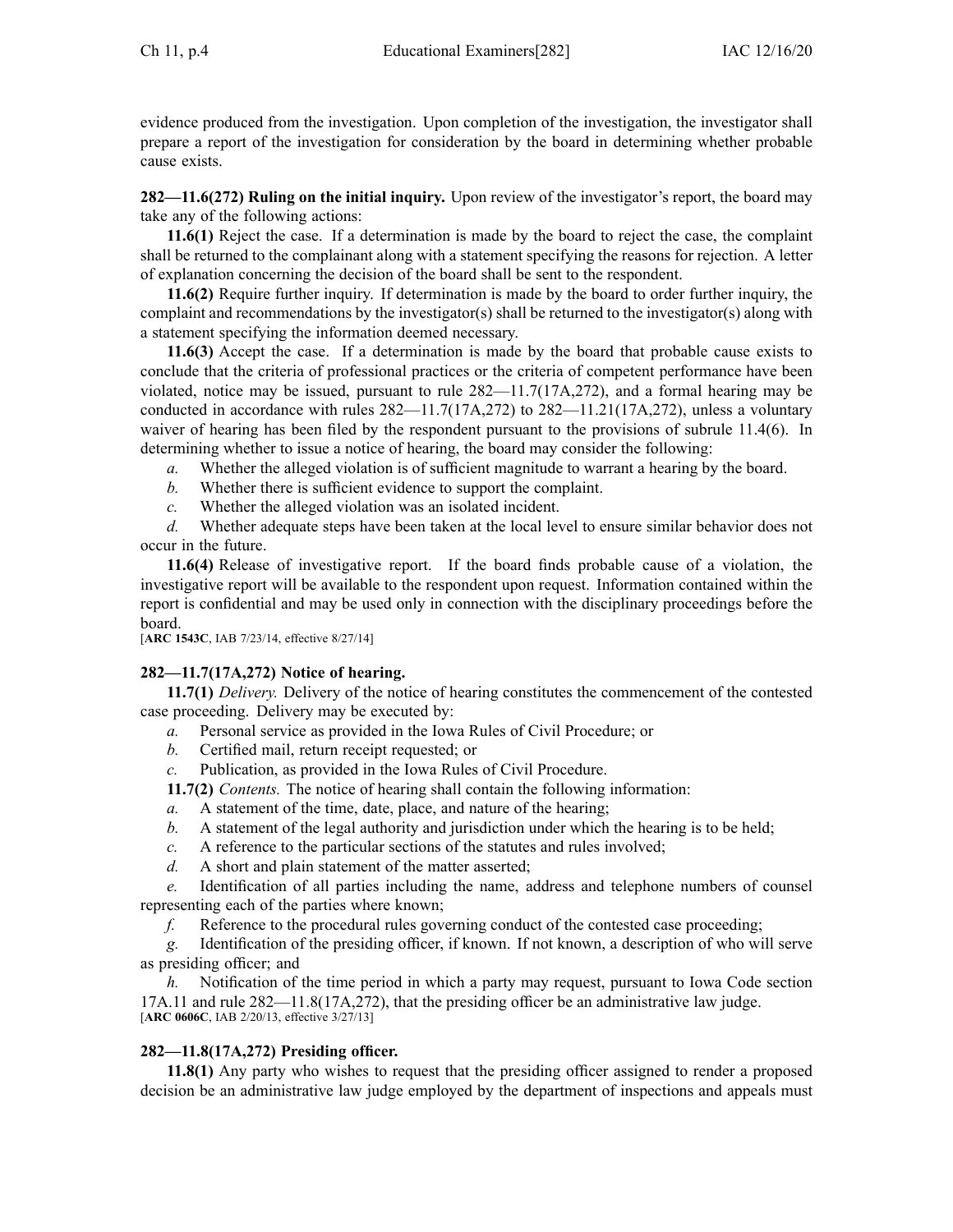file <sup>a</sup> written reques<sup>t</sup> within 20 days after service of <sup>a</sup> notice of hearing which identifies or describes the presiding officer as the board.

**11.8(2)** The board may deny the reques<sup>t</sup> only upon <sup>a</sup> finding that one or more of the following apply:

*a.* Neither the board nor any officer of the board under whose authority the contested case is to take place is <sup>a</sup> named party to the proceeding or <sup>a</sup> real party in interest to that proceeding.

*b.* There is <sup>a</sup> compelling need to expedite issuance of <sup>a</sup> final decision in order to protect the public health, safety, or welfare.

*c.* An administrative law judge with the qualifications identified in subrule [11.8\(4\)](https://www.legis.iowa.gov/docs/iac/rule/282.11.8.pdf) is unavailable to hear the case within <sup>a</sup> reasonable time.

*d.* The case involves significant policy issues of first impression that are inextricably intertwined with the factual issues presented.

*e.* The demeanor of the witnessesislikely to be dispositive in resolving the disputed factual issues.

- *f.* Funds are unavailable to pay the costs of an administrative law judge and an interagency appeal.
- *g.* The reques<sup>t</sup> was not timely filed.
- *h.* The reques<sup>t</sup> is not consistent with <sup>a</sup> specified statute.

**11.8(3)** The board shall issue <sup>a</sup> written ruling specifying the grounds for its decision within 20 days after <sup>a</sup> reques<sup>t</sup> for an administrative law judge is filed. If the ruling is contingent upon the availability of an administrative law judge with the qualifications identified in subrule [11.8\(4\)](https://www.legis.iowa.gov/docs/iac/rule/282.11.8.pdf), the parties shall be notified at least 10 days prior to hearing if <sup>a</sup> qualified administrative law judge will not be available.

**11.8(4)** An administrative law judge assigned to act as presiding officer in <sup>a</sup> contested case shall have the following technical expertness unless waived by the board:

- *a.* A J.D. degree.
- *b.* Additional criteria may be added by the board.

**11.8(5)** Except as provided otherwise by another provision of law, all rulings by an administrative law judge acting as presiding officer are subject to appeal to the board. A party must seek any available intra-agency appeal in order to exhaust adequate administrative remedies.

**11.8(6)** Unless otherwise provided by law, the board, when reviewing <sup>a</sup> proposed decision upon intra-agency appeal, shall have the powers of and shall comply with the provisions of this chapter which apply to presiding officers.

**282—11.9(17A,272) Waiver of procedures.** Unless otherwise precluded by law, the parties in <sup>a</sup> contested case proceeding may waive any provision of this chapter. However, the board in its discretion may refuse to give effect to such <sup>a</sup> waiver when it deems the waiver to be inconsistent with the public interest.

**282—11.10(17A,272) Telephone proceedings.** The presiding officer may resolve preliminary procedural motions by telephone conference in which all parties have an opportunity to participate. Other telephone proceedings may be held with the consent of all parties. The presiding officer will determine the location of the parties and witnesses for telephone hearings. The convenience of the witnesses or parties, as well as the nature of the case, will be considered when location is chosen.

# **282—11.11(17A,272) Disqualification.**

**11.11(1)** A presiding officer or board member shall withdraw from participation in the making of any proposed or final decision in <sup>a</sup> contested case if that person:

*a.* Has <sup>a</sup> personal bias or prejudice concerning <sup>a</sup> party or <sup>a</sup> representative of <sup>a</sup> party;

*b.* Has personally investigated, prosecuted or advocated in connection with that case, the specific controversy underlying that case, another pending factually related contested case, or <sup>a</sup> pending factually related controversy that may culminate in <sup>a</sup> contested case involving the same parties;

*c.* Issubject to the authority, direction or discretion of any person who has personally investigated, prosecuted or advocated in connection with that contested case, the specific controversy underlying that contested case, or <sup>a</sup> pending factually related contested case or controversy involving the same parties;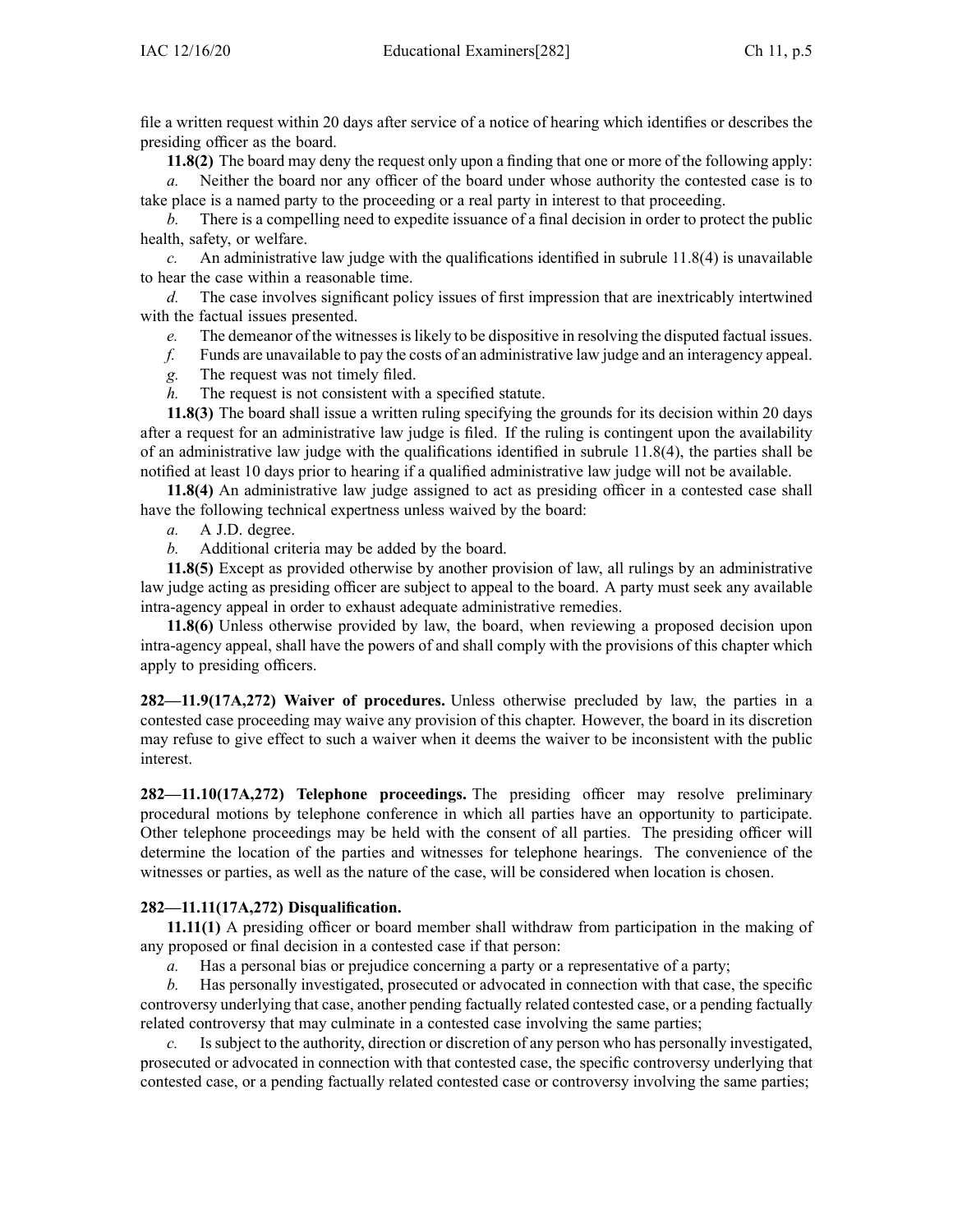*d.* Has acted as counsel to any person who is <sup>a</sup> private party to that proceeding within the pas<sup>t</sup> two years;

*e.* Has <sup>a</sup> personal financial interest in the outcome of the case or any other significant personal interest that could be substantially affected by the outcome of the case;

*f.* Has <sup>a</sup> spouse or relative within the third degree of relationship that: (1) is <sup>a</sup> party to the case, or an officer, director or trustee of <sup>a</sup> party; (2) is <sup>a</sup> lawyer in the case; (3) is known to have an interest that could be substantially affected by the outcome of the case; or (4) is likely to be <sup>a</sup> material witness in the case; or

*g.* Has any other legally sufficient cause to withdraw from participation in the decision making in that case.

**11.11(2)** The term "personally investigated" means taking affirmative steps to interview witnesses directly or to obtain documents or other information directly. The term "personally investigated" does not include general direction and supervision of assigned investigators, unsolicited receipt of information which is relayed to assigned investigators, review of another person's investigative work product in the course of determining whether there is probable cause to initiate <sup>a</sup> proceeding, or exposure to factual information while performing other agency functions, including fact gathering for purposes other than investigation of the matter which culminates in <sup>a</sup> contested case. Factual information relevant to the merits of <sup>a</sup> contested case received by <sup>a</sup> person who later serves as presiding officer in that case shall be disclosed if required by Iowa Code section [17A.17](https://www.legis.iowa.gov/docs/ico/section/17A.17.pdf) and subrules [11.11\(3\)](https://www.legis.iowa.gov/docs/iac/rule/282.11.11.pdf) and [11.24\(9\)](https://www.legis.iowa.gov/docs/iac/rule/282.11.24.pdf).

**11.11(3)** In <sup>a</sup> situation where <sup>a</sup> presiding officer or board member knows of information which might reasonably be deemed to be <sup>a</sup> basis for disqualification and decides voluntary withdrawal is unnecessary, that person shall submit the relevant information for the record by affidavit and shall provide for the record <sup>a</sup> statement of the reasons for the determination that withdrawal is unnecessary.

**11.11(4)** If <sup>a</sup> party asserts disqualification on any appropriate ground, including those listed in subrule [11.11\(1\)](https://www.legis.iowa.gov/docs/iac/rule/282.11.11.pdf), the party shall file <sup>a</sup> motion supported by an affidavit pursuan<sup>t</sup> to Iowa Code section [17A.17\(7\)](https://www.legis.iowa.gov/docs/ico/section/17A.17.pdf). The motion must be filed as soon as practicable after the reason alleged in the motion becomes known to the party.

If the presiding officer determines that disqualification is appropriate, the presiding officer or board member shall withdraw. If the presiding officer determines that withdrawal is not required, the presiding officer shall enter an order to that effect. A party asserting disqualification may seek an interlocutory appeal under rule [282—11.26](https://www.legis.iowa.gov/docs/iac/rule/282.11.26.pdf)(17A,272) and seek <sup>a</sup> stay under rule [282—11.30](https://www.legis.iowa.gov/docs/iac/rule/282.11.30.pdf)(17A,272). [**ARC [0026C](https://www.legis.iowa.gov/docs/aco/arc/0026C.pdf)**, IAB 3/7/12, effective 4/11/12]

#### **282—11.12(17A,272) Consolidation—severance.**

**11.12(1)** *Consolidation.* The presiding officer may consolidate any or all matters at issue in two or more contested case proceedings where: (a) the matters at issue involve common parties or common questions of fact or law; (b) consolidation would expedite and simplify consideration of the issues involved; and (c) consolidation would not adversely affect the rights of any of the parties to those proceedings.

**11.12(2)** *Severance.* The presiding officer may, for good cause shown, order any contested case proceedings or portions thereof severed.

### **282—11.13(17A,272) Pleadings.**

**11.13(1)** Pleadings may be required by rule, by the notice of hearing, or by order of the presiding officer.

**11.13(2)** Answer. An answer shall be filed within 20 days of service of the notice of hearing unless otherwise ordered. A party may move to dismiss or apply for <sup>a</sup> more definite and detailed statement when appropriate.

An answer shall show on whose behalf it is filed and specifically admit, deny, or otherwise answer all material allegations of the notice of hearing to which it responds. It shall state any facts deemed to show an affirmative defense and contain as many additional defenses as the pleader may claim.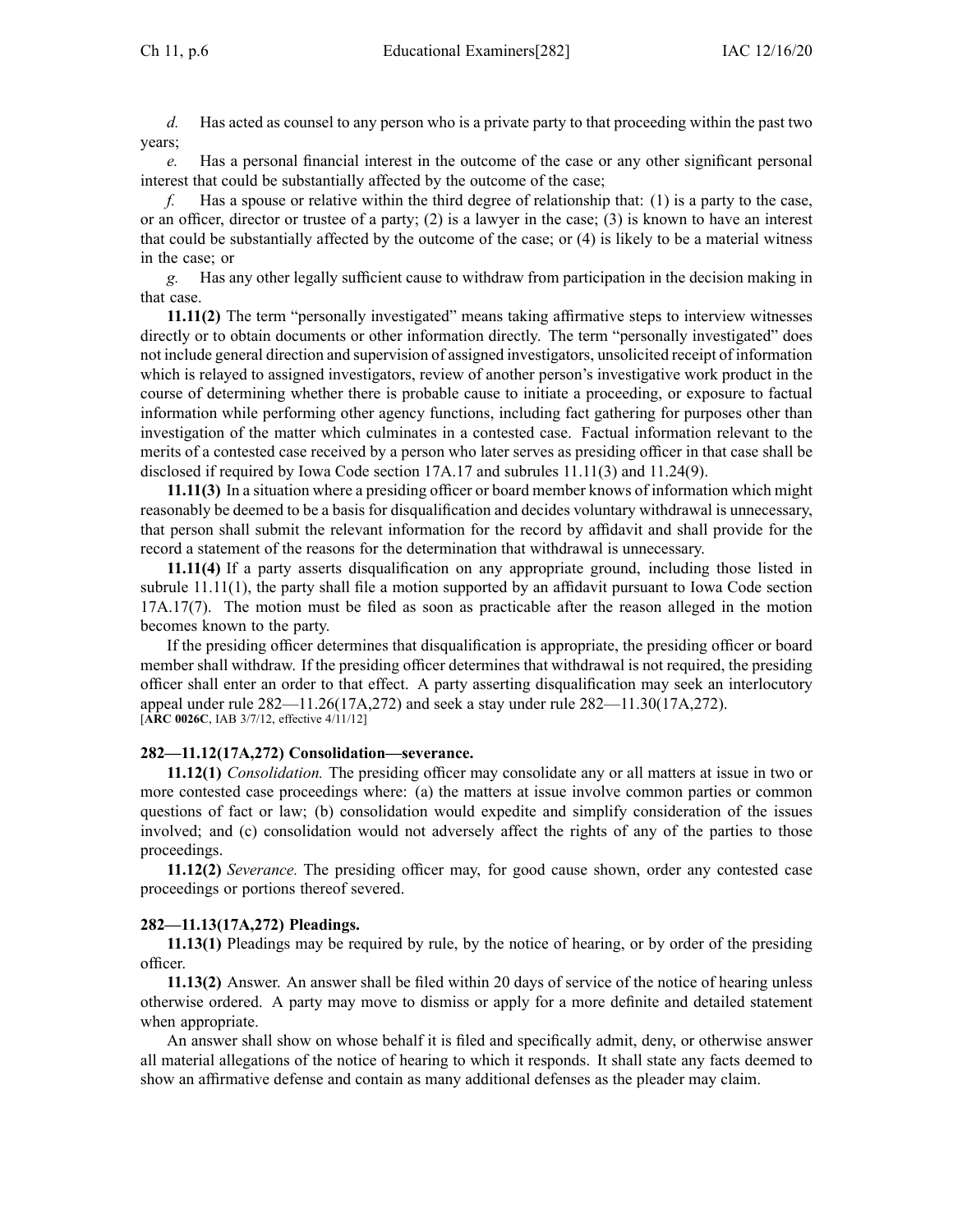An answer shall state the name, address and telephone number of the person filing the answer, the person or entity on whose behalf it is filed, and the attorney representing that person, if any.

Any allegation in the notice of hearing not denied in the answer is considered admitted. The presiding officer may refuse to consider any defense not raised in the answer which could have been raised on the basis of facts known when the answer was filed if any party would be prejudiced.

**11.13(3)** Amendment. Notices of hearing and answers may be amended with the consent of the parties or in the discretion of the presiding officer who may impose terms or gran<sup>t</sup> <sup>a</sup> continuance.

## **282—11.14(17A,272) Service and filing of pleadings and other papers.**

**11.14(1)** *Service—when required.* Except where otherwise provided by law, every document filed in <sup>a</sup> contested case proceeding shall be served upon each of the parties of record to the proceeding, simultaneously with their filing. Except for the original notice of hearing and an application for rehearing as provided in Iowa Code section [17A.16\(2\)](https://www.legis.iowa.gov/docs/ico/section/17A.16.pdf), the party filing <sup>a</sup> document is responsible for service on all parties.

**11.14(2)** *Service—how made.* Service upon <sup>a</sup> party represented by an attorney shall be made upon the attorney unless otherwise ordered. Service is made by delivery or by mailing <sup>a</sup> copy to the person's last-known address. Service by mail is complete upon mailing, excep<sup>t</sup> where otherwise specifically provided by statute, rule, or order.

**11.14(3)** *Filing—when required.* After the notice of hearing, all documents in <sup>a</sup> contested case proceeding shall be filed with the Board of Educational Examiners, 701 East Court Avenue, Suite A, Des Moines, Iowa 50309. All documents that are required to be served upon <sup>a</sup> party shall be filed simultaneously with the board.

**11.14(4)** *Filing—when made.* Except where otherwise provided by law, <sup>a</sup> document is deemed filed at the time it is delivered to the board, delivered to an established courier service for immediate delivery to that office, or mailed by first-class mail or state interoffice mail to that office, so long as there is proof of mailing.

**11.14(5)** *Proof of mailing.* Proof of mailing includes either: <sup>a</sup> legible United States Postal Service postmark on the envelope, <sup>a</sup> certificate of service, <sup>a</sup> notarized affidavit, or <sup>a</sup> certification in substantially the following form:

I certify under penalty of perjury and pursuan<sup>t</sup> to the laws of Iowa that, on (date of mailing), I mailed copies of (describe document) addressed to the (agency office and address) and to the names and addresses of the parties listed below by depositing the same in (a United States pos<sup>t</sup> office mailbox with correct postage properly affixed or state interoffice mail).

(Date) (Signature)

[**ARC [5320C](https://www.legis.iowa.gov/docs/aco/arc/5320C.pdf)**, IAB 12/16/20, effective 1/20/21]

#### **282—11.15(17A,272) Discovery.**

**11.15(1)** Discovery procedures applicable in civil actions are applicable in contested cases. Unless lengthened or shortened by these rules or by order of the presiding officer, time periods for compliance with discovery shall be as provided in the Iowa Rules of Civil Procedure.

**11.15(2)** Any motion relating to discovery shall allege that the moving party has previously made <sup>a</sup> good-faith attempt to resolve the discovery issues involved with the opposing party. Motions in regard to discovery shall be ruled upon by the presiding officer. Opposing parties shall be afforded the opportunity to respond within ten days of the filing of the motion unless the time is shortened as provided in subrule [11.15\(1\)](https://www.legis.iowa.gov/docs/iac/rule/282.11.15.pdf). The presiding officer may rule on the basis of the written motion and any response, or may order argumen<sup>t</sup> on the motion.

**11.15(3)** Evidence obtained in discovery may be used in the contested case proceeding if that evidence would otherwise be admissible under rule [282—11.22\(17A,272\)](https://www.legis.iowa.gov/docs/iac/rule/282.11.22.pdf). In discovery matters, the parties shall honor the rules of privilege imposed by law.

#### **282—11.16(17A,272) Subpoenas.**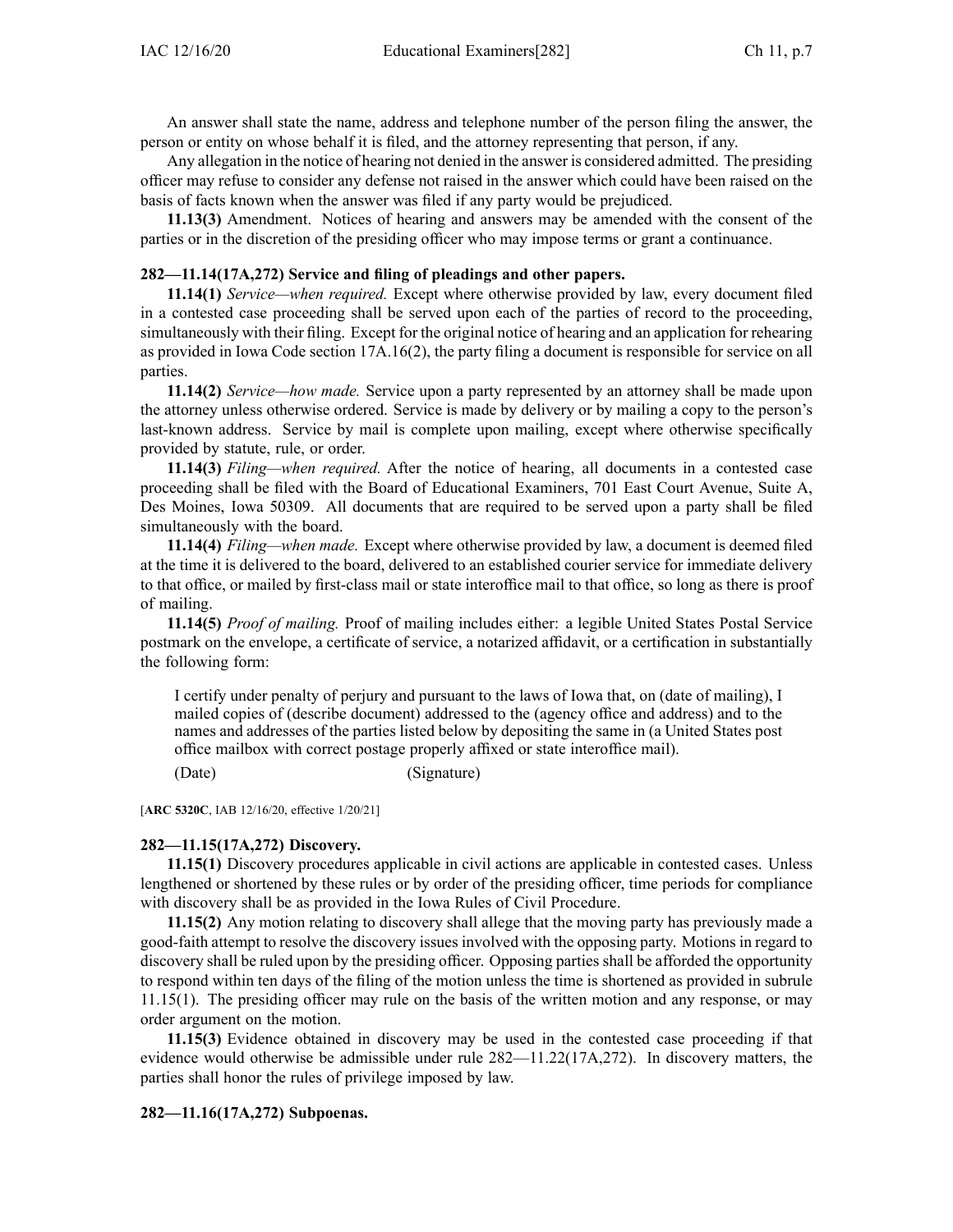**11.16(1)** *Subpoenas.* In connection with the investigation set forth in rule [282—11.5\(272\)](https://www.legis.iowa.gov/docs/iac/rule/282.11.5.pdf), the board is authorized by law to subpoena books, papers, records and any other evidence to help it determine whether it should institute a contested case proceeding (hearing). After service of the hearing notification contemplated by rule [282—11.7\(17A,272\)](https://www.legis.iowa.gov/docs/iac/rule/282.11.7.pdf), the following procedures are available to the parties in order to obtain relevant and material evidence:

*a.* Board subpoenas for books, papers, records, and other evidence will be issued to <sup>a</sup> party upon request. Such <sup>a</sup> reques<sup>t</sup> must be in writing. Application should be made to the board office specifying the evidence sought. Subpoenas for witnesses may also be obtained.

*b.* Evidence obtained by subpoena shall be admissible at the hearing if it is otherwise admissible under rule [282—11.22\(17A,272\)](https://www.legis.iowa.gov/docs/iac/rule/282.11.22.pdf). In subpoena matters the parties shall honor the rules of privilege imposed by law.

*c.* The evidence outlined in Iowa Code section [17A.13\(2\)](https://www.legis.iowa.gov/docs/ico/section/17A.13.pdf) where applicable and relevant shall be made available to <sup>a</sup> party upon request.

*d.* Except to the extent otherwise provided by law, parties are responsible for service of their own subpoenas and paymen<sup>t</sup> of witness fees and mileage expenses.

**11.16(2)** *Motion to quash or modify.* The presiding officer may quash or modify <sup>a</sup> subpoena for any lawful reason upon motion in accordance with the Iowa Rules of Civil Procedure. A motion to quash or modify <sup>a</sup> subpoena shall be set for argumen<sup>t</sup> promptly.

# **282—11.17(17A,272) Motions.**

11.17(1) No technical form for motions is required. However, prehearing motions must be in writing, state the grounds for relief, and state the relief sought.

**11.17(2)** Any party may file <sup>a</sup> written response to <sup>a</sup> motion within ten days after the motion is served, unless the time period is extended or shortened by rules of the agency or the presiding officer.

**11.17(3)** The presiding officer may schedule oral arguments on any motion.

**11.17(4)** Motions pertaining to the hearing, including motions for summary judgment, must be filed and served at least ten days prior to the date of hearing unless there is good cause for permitting later action or the time for such action is lengthened or shortened by rule of the agency or an order of the presiding officer.

## **282—11.18(17A,272) Prehearing conference.**

**11.18(1)** Any party may reques<sup>t</sup> <sup>a</sup> prehearing conference. A written reques<sup>t</sup> for prehearing conference or an order for prehearing conference on the presiding officer's own motion shall be filed not less than seven days prior to the hearing date. A prehearing conference shall be conducted not less than three business days prior to the hearing date.

Written notice of the prehearing conference shall be given by the presiding officer to all parties. For good cause the presiding officer may permit variances from this rule.

**11.18(2)** Each party shall bring to the prehearing conference:

*a.* A final list of the witnesses who the party anticipates will testify at hearing. Witnesses not listed may be excluded from testifying unless there was good cause for the failure to include their names; and

*b.* A final list of exhibits which the party anticipates will be introduced at hearing. Exhibits other than rebuttal exhibits that are not listed may be excluded from admission into evidence unless there was good cause for the failure to include them.

Witness or exhibit lists may be amended subsequent to the prehearing conference within the time limits established by the presiding officer at the prehearing conference. Any such amendments must be served on all parties.

**11.18(3)** In addition to the requirements of subrule [11.18\(2\)](https://www.legis.iowa.gov/docs/iac/rule/282.11.18.pdf), the parties at <sup>a</sup> prehearing conference may:

- *a.* Enter into stipulations of law or fact;
- *b.* Enter into stipulations on the admissibility of exhibits;
- *c.* Identify matters which the parties intend to reques<sup>t</sup> be officially noticed;
- *d.* Enter into stipulations for waiver of any provision of law; and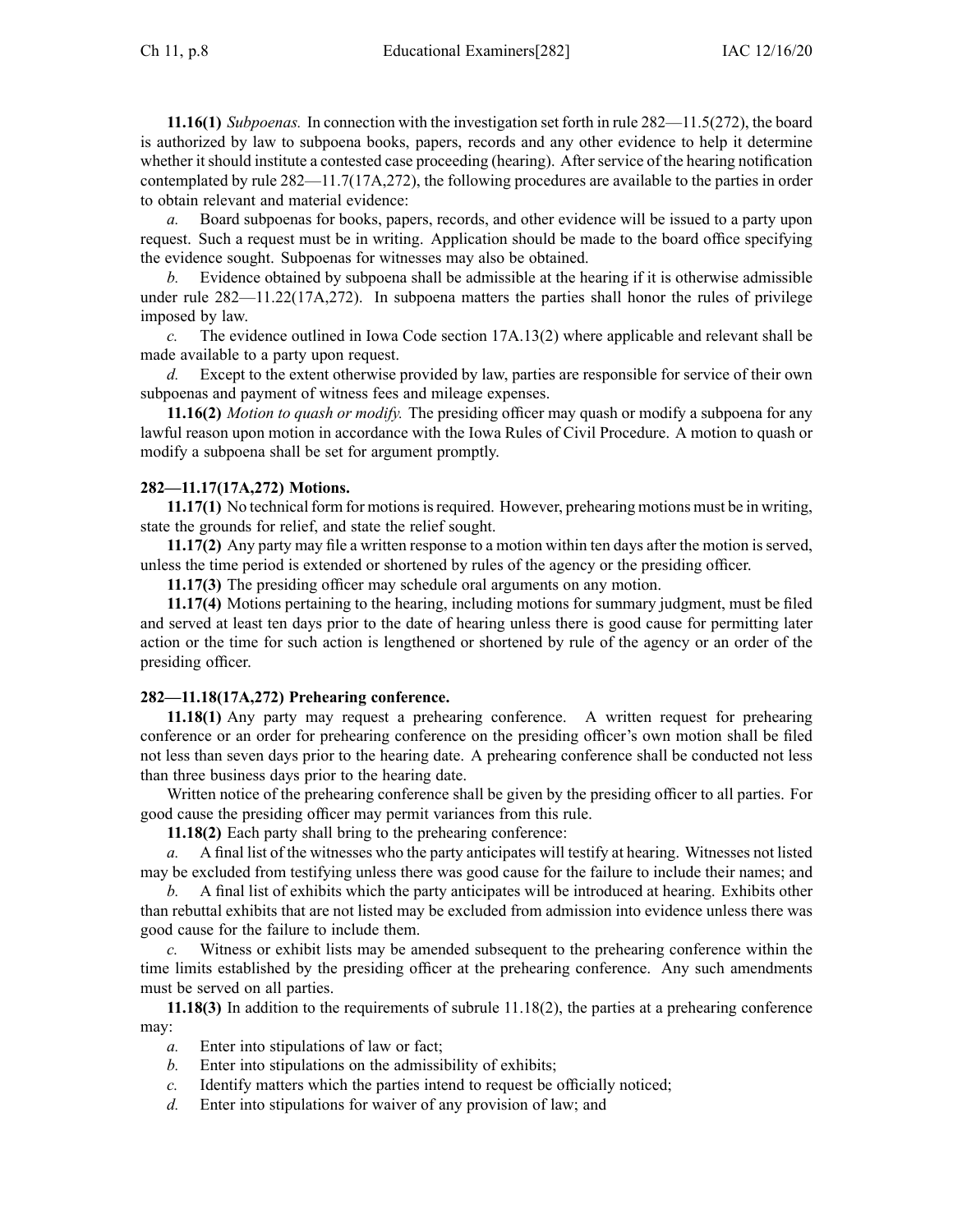*e.* Consider any additional matters which will expedite the hearing.

**11.18(4)** Prehearing conferences shall be conducted by telephone unless otherwise ordered. Parties shall exchange and receive witness and exhibit lists in advance of <sup>a</sup> telephone prehearing conference.

**282—11.19(17A,272) Continuances.** A party has no automatic right to <sup>a</sup> continuance or delay of the board's hearing procedure or schedule. However, <sup>a</sup> party may reques<sup>t</sup> <sup>a</sup> continuance of the presiding officer no later than seven days prior to the date set for hearing. The presiding officershall have the power to gran<sup>t</sup> continuances. Within seven days of the date set for hearing, no continuances shall be granted excep<sup>t</sup> for extraordinary, extenuating or emergency circumstances. In these situations, the presiding officer shall gran<sup>t</sup> continuances after consultation, if needed, with the chairperson of the board, the executive director, or the attorney representing the board. A board member shall not be contacted in person, by mail or telephone by <sup>a</sup> party seeking <sup>a</sup> continuance.

## **282—11.20(17A,272) Intervention.**

**11.20(1)** *Motion.* A motion for leave to intervene in <sup>a</sup> contested case proceeding shall state the grounds for the proposed intervention, the position and interest of the proposed intervenor, and the possible impact of intervention on the proceeding. A proposed answer or petition in intervention shall be attached to the motion. Any party may file <sup>a</sup> response within 14 days of service of the motion to intervene unless the time period is extended or shortened by the presiding officer.

**11.20(2)** *When filed.* Motion for leave to intervene shall be filed as early in the proceeding as possible to avoid adverse impact on existing parties or the conduct of the proceeding. Unless otherwise ordered, <sup>a</sup> motion for leave to intervene shall be filed before the prehearing conference, if any, or at least 20 days before the date scheduled for hearing. Any later motion must contain <sup>a</sup> statement of good cause for the failure to file in <sup>a</sup> timely manner. Unless inequitable or unjust, an intervenor shall be bound by any agreement, arrangement, or other matter previously raised in the case. Requests by untimely intervenors for continuances which would delay the proceeding will ordinarily be denied.

**11.20(3)** *Grounds for intervention.* The movant shall demonstrate that: (a) intervention would not unduly prolong the proceedings or otherwise prejudice the rights of existing parties; (b) the movant is likely to be aggrieved or adversely affected by <sup>a</sup> final order in the proceeding; and (c) the interests of the movant are not adequately represented by existing parties.

**11.20(4)** *Effect of intervention.* If appropriate, the presiding officer may order consolidation of the petitions and briefs of different parties whose interests are aligned with each other and limit the number of representatives allowed to participate actively in the proceedings. A person granted leave to intervene is <sup>a</sup> party to the proceeding. The order granting intervention may restrict the issues that may be raised by the intervenor or otherwise condition the intervenor's participation in the proceeding.

#### **282—11.21(17A,272) Hearing procedures.**

**11.21(1)** The presiding officer presides at the hearing and may rule on motions, require briefs, issue <sup>a</sup> proposed decision, and issue such orders and rulings as will ensure the orderly conduct of the proceedings. If the presiding officer is the board or <sup>a</sup> panel thereof, an administrative law judge from the Iowa department of inspections and appeals may be designated to assist the board in conducting proceedings under this chapter. An administrative law judge so designated may rule upon motions and other procedural matters and assist the board in conducting the hearing.

**11.21(2)** All objections shall be timely made and stated on the record.

**11.21(3)** Legal representation.

*a.* The respondent has <sup>a</sup> right to participate in all hearings or prehearing conferences and may be represented by an attorney or another person authorized by law.

*b.* The office of the attorney general or an attorney designated by the executive director shall be responsible for prosecuting complaint allegations in all contested case proceedings before the board, excep<sup>t</sup> those cases in which the sole allegation involves the failure of <sup>a</sup> practitioner to fulfill contractual obligations. The assistant attorney general or other designated attorney assigned to prosecute <sup>a</sup> contested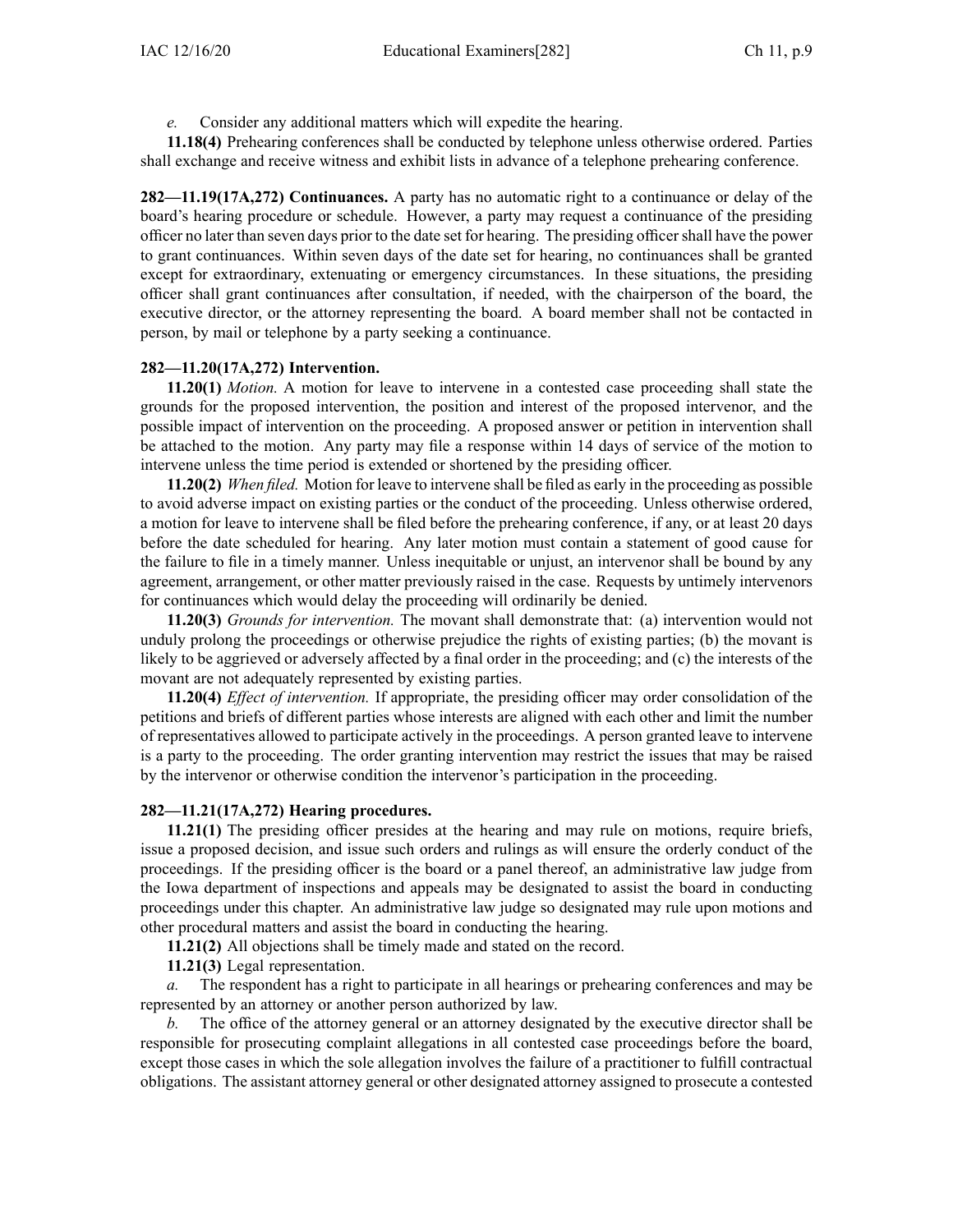case before the board shall not represen<sup>t</sup> the board or the complainant in that case, but shall represen<sup>t</sup> the public interest.

*c.* In <sup>a</sup> case in which the sole allegation involves the failure of <sup>a</sup> practitioner to fulfill contractual obligations, the person who files the complaint with the board, or the complainant's designee, shall represen<sup>t</sup> the complainant during the contested case proceedings.

**11.21(4)** Subject to terms and conditions prescribed by the presiding officer, parties have the right to introduce evidence on issues of material fact, cross-examine witnesses presen<sup>t</sup> at the hearing as necessary for <sup>a</sup> full and true disclosure of the facts, presen<sup>t</sup> evidence in rebuttal, and submit briefs and engage in oral argument.

**11.21(5)** The presiding officer shall maintain the decorum of the hearing and may refuse to admit or may expel anyone whose conduct is disorderly.

**11.21(6)** Witnesses may be sequestered during the hearing.

**11.21(7)** The presiding officer shall conduct the hearing in the following manner:

*a.* The presiding officer shall give an opening statement briefly describing the nature of the proceedings;

*b.* The parties shall be given an opportunity to presen<sup>t</sup> opening statements;

*c.* Parties shall presen<sup>t</sup> their cases in the sequence determined by the presiding officer;

*d.* Each witness shall be sworn or affirmed by the presiding officer or the court reporter and be subject to examination and cross-examination. The presiding officer may limit questioning in <sup>a</sup> manner consistent with law;

*e.* When all parties and witnesses have been heard, parties may be given the opportunity to presen<sup>t</sup> final arguments.

## **282—11.22(17A,272) Evidence.**

**11.22(1)** The presiding officer shall rule on admissibility of evidence and may, where appropriate, take official notice of facts in accordance with all applicable requirements of law.

**11.22(2)** Stipulation of facts is encouraged. The presiding officer may make <sup>a</sup> decision based on stipulated facts.

**11.22(3)** Evidence in the proceeding shall be confined to the issues concerning allegations raised on the face of the complaint as to which the parties received notice prior to the hearing.

**11.22(4)** The party seeking admission of an exhibit must provide opposing parties with an opportunity to examine the exhibit prior to the ruling on its admissibility. Copies of documents should normally be provided to opposing parties.

All exhibits admitted into evidence shall be appropriately marked and be made par<sup>t</sup> of the record.

**11.22(5)** Any party may object to specific evidence or may reques<sup>t</sup> limits on the scope of any examination or cross-examination. Such an objection shall be accompanied by <sup>a</sup> brief statement of the grounds upon which it is based. The objection, the ruling on the objection, and the reasons for the ruling shall be noted in the record. The presiding officer may rule on the objection at the time it is made or may reserve <sup>a</sup> ruling until the written decision.

**11.22(6)** Whenever evidence is ruled inadmissible, the party offering that evidence may submit an offer of proof on the record. The party making the offer of proof for excluded oral testimony shall briefly summarize the testimony or, with permission of the presiding officer, presen<sup>t</sup> the testimony. If the excluded evidence consists of <sup>a</sup> document or exhibit, it shall be marked as par<sup>t</sup> of an offer of proof and inserted in the record.

#### **282—11.23(17A,272) Default.**

**11.23(1)** If <sup>a</sup> party fails to appear or participate in <sup>a</sup> contested case proceeding after proper service of notice, the presiding officer may, if no adjournment is granted, enter <sup>a</sup> default decision or proceed with the hearing and render <sup>a</sup> decision in the absence of the party.

**11.23(2)** Where appropriate and not contrary to law, any party may move for default against <sup>a</sup> party who has requested the contested case proceeding and has failed to file <sup>a</sup> required pleading or has failed to appear after proper service.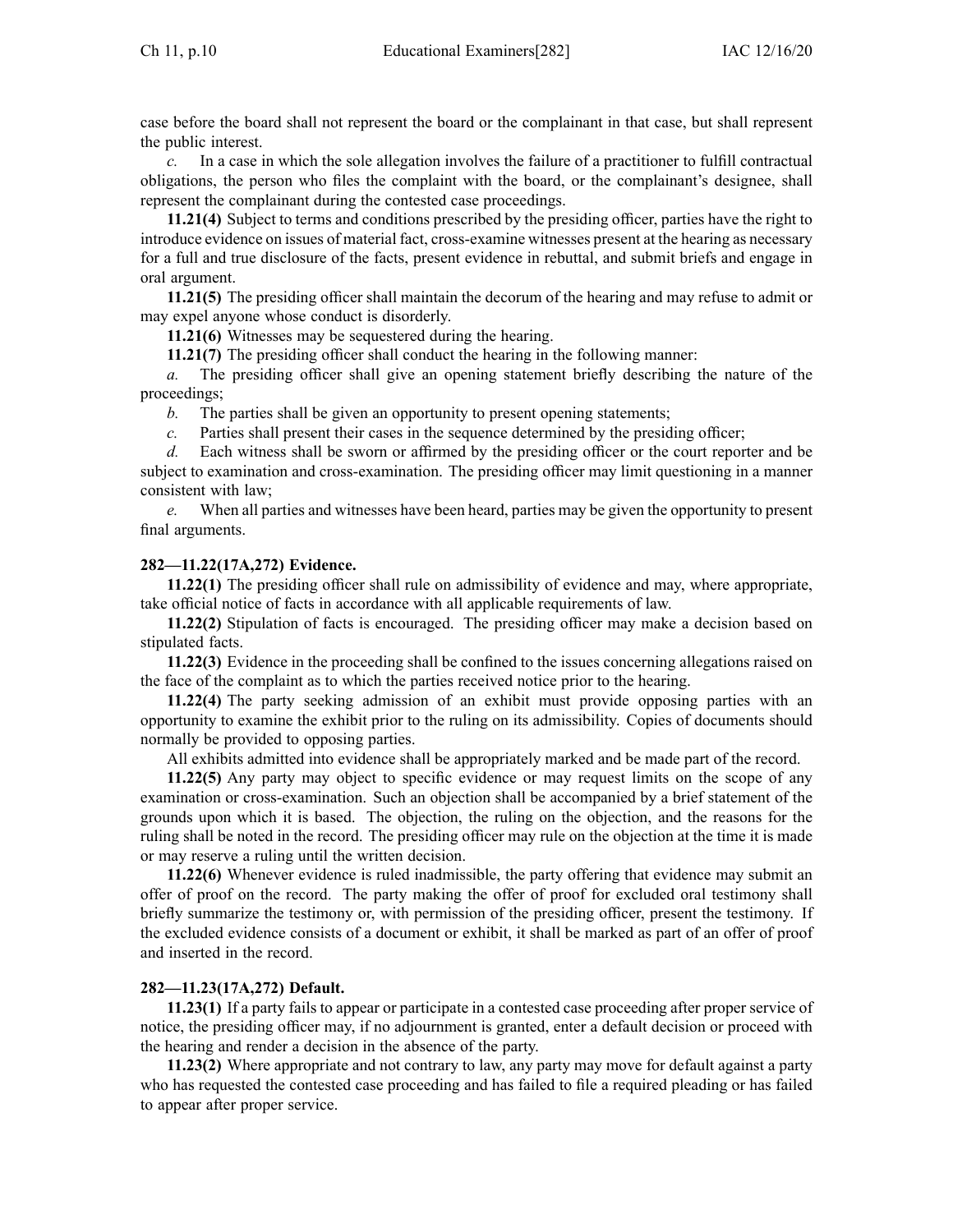**11.23(3)** Default decisions or decisions rendered on the merits after <sup>a</sup> party has failed to appear or participate in <sup>a</sup> contested case proceeding become final agency action unless, within 15 days after the date of notification or mailing of the decision, <sup>a</sup> motion to vacate is filed and served on all parties or an appeal of <sup>a</sup> decision on the merits is timely initiated within the time provided by rule [282—11.28\(17A,272\)](https://www.legis.iowa.gov/docs/iac/rule/282.11.28.pdf). A motion to vacate must state all facts relied upon by the moving party which establish that good cause existed for that party's failure to appear or participate at the contested case proceeding. Each fact so stated must be substantiated by at least one sworn affidavit of <sup>a</sup> person with personal knowledge of each such fact, which affidavit(s) must be attached to the motion.

**11.23(4)** The time for further appeal of <sup>a</sup> decision for which <sup>a</sup> timely motion to vacate has been filed is stayed pending <sup>a</sup> decision on the motion to vacate.

**11.23(5)** Properly substantiated and timely filed motions to vacate shall be granted only for good cause shown. The burden of proof as to good cause is on the moving party. Adverse parties shall have ten days to respond to <sup>a</sup> motion to vacate. Adverse parties shall be allowed to conduct discovery as to the issue of good cause and to presen<sup>t</sup> evidence on the issue prior to <sup>a</sup> decision on the motion, if <sup>a</sup> reques<sup>t</sup> to do so is included in that party's response.

**11.23(6)** "Good cause" for purposes of this rule shall have the same meaning as "good cause" for setting aside <sup>a</sup> default judgment under Iowa Rule of Civil Procedure [1.977](https://www.legis.iowa.gov/docs/ACO/CourtRulesChapter/1.pdf).

**11.23(7)** A decision denying <sup>a</sup> motion to vacate is subject to further appeal within the time limit allowed for further appeal of <sup>a</sup> decision on the merits in the contested case proceeding. A decision granting <sup>a</sup> motion to vacate is subject to interlocutory appeal by the adverse party pursuan<sup>t</sup> to rule [282—11.26\(17A,272\)](https://www.legis.iowa.gov/docs/iac/rule/282.11.26.pdf).

**11.23(8)** If <sup>a</sup> motion to vacate is granted and no timely interlocutory appeal has been taken, the presiding officer shall issue another notice of hearing and the contested case shall proceed accordingly.

**11.23(9)** A default decision may award any relief consistent with the reques<sup>t</sup> for relief made in the petition and embraced in its issues (but, unless the defaulting party has appeared, it cannot exceed the relief demanded).

**11.23(10)** A default decision may provide either that the default decision is to be stayed pending <sup>a</sup> timely motion to vacate or that the default decision is to take effect immediately, subject to <sup>a</sup> reques<sup>t</sup> for stay under rule [282—11.30\(17A,272\)](https://www.legis.iowa.gov/docs/iac/rule/282.11.30.pdf).

[**ARC [0026C](https://www.legis.iowa.gov/docs/aco/arc/0026C.pdf)**, IAB 3/7/12, effective 4/11/12]

## **282—11.24(17A,272) Ex parte communication.**

**11.24(1)** Prohibited communications. Unless required for the disposition of ex parte matters specifically authorized by statute, following issuance of the notice of hearing, there shall be no communication, directly or indirectly, between the presiding officer and any party or representative of any party or any other person with <sup>a</sup> direct or indirect interest in such case in connection with any issue of fact or law in the case excep<sup>t</sup> upon notice and opportunity for all parties to participate. This does not prohibit persons jointly assigned such tasks from communicating with each other. Nothing in this provision is intended to preclude the presiding officer from communicating with members of the board or seeking the advice or help of persons other than those with <sup>a</sup> personal interest in, or those engaged in personally investigating as defined in subrule [11.11\(2\)](https://www.legis.iowa.gov/docs/iac/rule/282.11.11.pdf), prosecuting, or advocating in, either the case under consideration or <sup>a</sup> pending factually related case involving the same parties as long as those persons do not directly or indirectly communicate to the presiding officer any ex parte communications they have received of <sup>a</sup> type that the presiding officer would be prohibited from receiving or that furnish, augment, diminish, or modify the evidence in the record.

**11.24(2)** Prohibitions on ex parte communications commence with the issuance of the notice of hearing in <sup>a</sup> contested case and continue for as long as the case is pending.

**11.24(3)** Written, oral or other forms of communication are "ex parte" if made without notice and opportunity for all parties to participate.

**11.24(4)** To avoid prohibited ex parte communications, notice must be given in <sup>a</sup> manner reasonably calculated to give all parties <sup>a</sup> fair opportunity to participate. Notice of written communications shall be provided in compliance with rule [282—11.13\(17A,272\)](https://www.legis.iowa.gov/docs/iac/rule/282.11.13.pdf) and may be supplemented by telephone,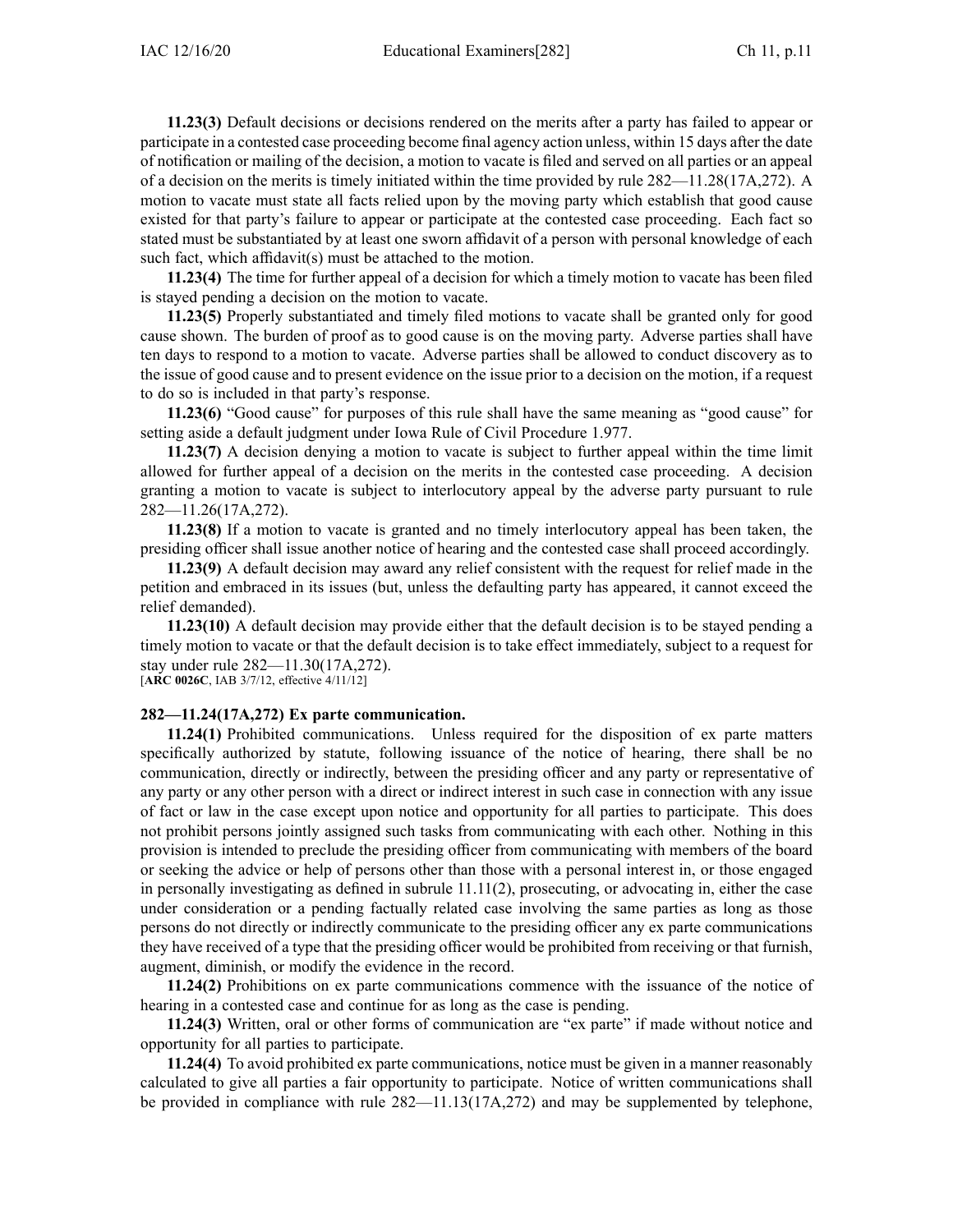facsimile, electronic mail or other means of notification. Where permitted, oral communications may be initiated through conference telephone call including all parties or their representatives.

**11.24(5)** Board members acting as presiding officers may communicate with each other without notice or opportunity for parties to participate.

**11.24(6)** The executive director or other persons may be presen<sup>t</sup> in deliberations or otherwise advise the presiding officer without notice or opportunity for parties to participate as long as they are not disqualified from participating in the making of <sup>a</sup> proposed or final decision under any provision of law and they comply with subrule [11.24\(1\)](https://www.legis.iowa.gov/docs/iac/rule/282.11.24.pdf).

**11.24(7)** Communications with the presiding officer involving uncontested scheduling or procedural matters do not require notice or opportunity for parties to participate. Parties should notify other parties prior to initiating such contact with the presiding officer when feasible, and shall notify other parties when seeking to continue hearings or other deadlines pursuant to rule  $282-11.19(17A,272)$ .

**11.24(8)** Disclosure of prohibited communications. A presiding officer who receives <sup>a</sup> prohibited ex parte communication during the pendency of <sup>a</sup> contested case must initially determine if the effect of the communication is so prejudicial that the presiding officer should be disqualified. If the presiding officer determines that disqualification is warranted, a copy of any prohibited written communication, all written responses to the communication, <sup>a</sup> written summary stating the substance of any prohibited oral or other communication not available in written form for disclosure, all responses made, and the identity of each person from whom the presiding officer received <sup>a</sup> prohibited ex parte communication shall be submitted for inclusion in the record under seal by protective order (or disclosed). If the presiding officer determines that disqualification is not warranted, such documents shall be submitted for inclusion in the record and served on all parties. Any party desiring to rebut the prohibited communication must be allowed the opportunity to do so upon written reques<sup>t</sup> filed within ten days after notice of the communication.

**11.24(9)** Promptly after being assigned to serve as presiding officer at any stage in <sup>a</sup> contested case proceeding, <sup>a</sup> presiding officer shall disclose to all parties material factual information received through ex parte communication prior to such assignment unless the factual information has already been or shortly will be disclosed pursuan<sup>t</sup> to Iowa Code section [17A.13\(2\)](https://www.legis.iowa.gov/docs/ico/section/17A.13.pdf) or through discovery. Factual information contained in an investigative repor<sup>t</sup> or similar document need not be separately disclosed by the presiding officer as long as such documents have been or will shortly be provided to the parties.

**11.24(10)** The presiding officer may render <sup>a</sup> proposed or final decision imposing appropriate sanctions for violations of this rule including default, <sup>a</sup> decision against the offending party, censure, or suspension or revocation of the privilege to practice before the department. Violation of ex parte communication prohibitions by department personnel shall be reported to (agency to designate person to whom violations should be reported) for possible sanctions including censure, suspension, dismissal, or other disciplinary action.

**282—11.25(17A,272) Recording costs.** Upon request, the board shall provide <sup>a</sup> copy of the whole or any portion of the record at cost. The cost of preparing <sup>a</sup> copy of the record or of transcribing the hearing record shall be paid by the requesting party.

Parties who reques<sup>t</sup> that <sup>a</sup> hearing be recorded by certified shorthand reporters rather than by electronic means shall bear the cost of that recordation, unless otherwise provided by law.

**282—11.26(17A,272) Interlocutory appeals.** Upon written reques<sup>t</sup> of <sup>a</sup> party or on its own motion, the board may review an interlocutory order of the presiding officer. In determining whether to do so, the board shall weigh the extent to which its granting the interlocutory appeal would expedite final resolution of the case and the extent to which review of that interlocutory order by the board at the time it reviews the proposed decision of the presiding officer would provide an adequate remedy. Any reques<sup>t</sup> for interlocutory review must be filed within 14 days of issuance of the challenged order, but no later than the time for compliance with the order or the date of hearing, whichever is first.

**282—11.27(17A,272) Final decision.**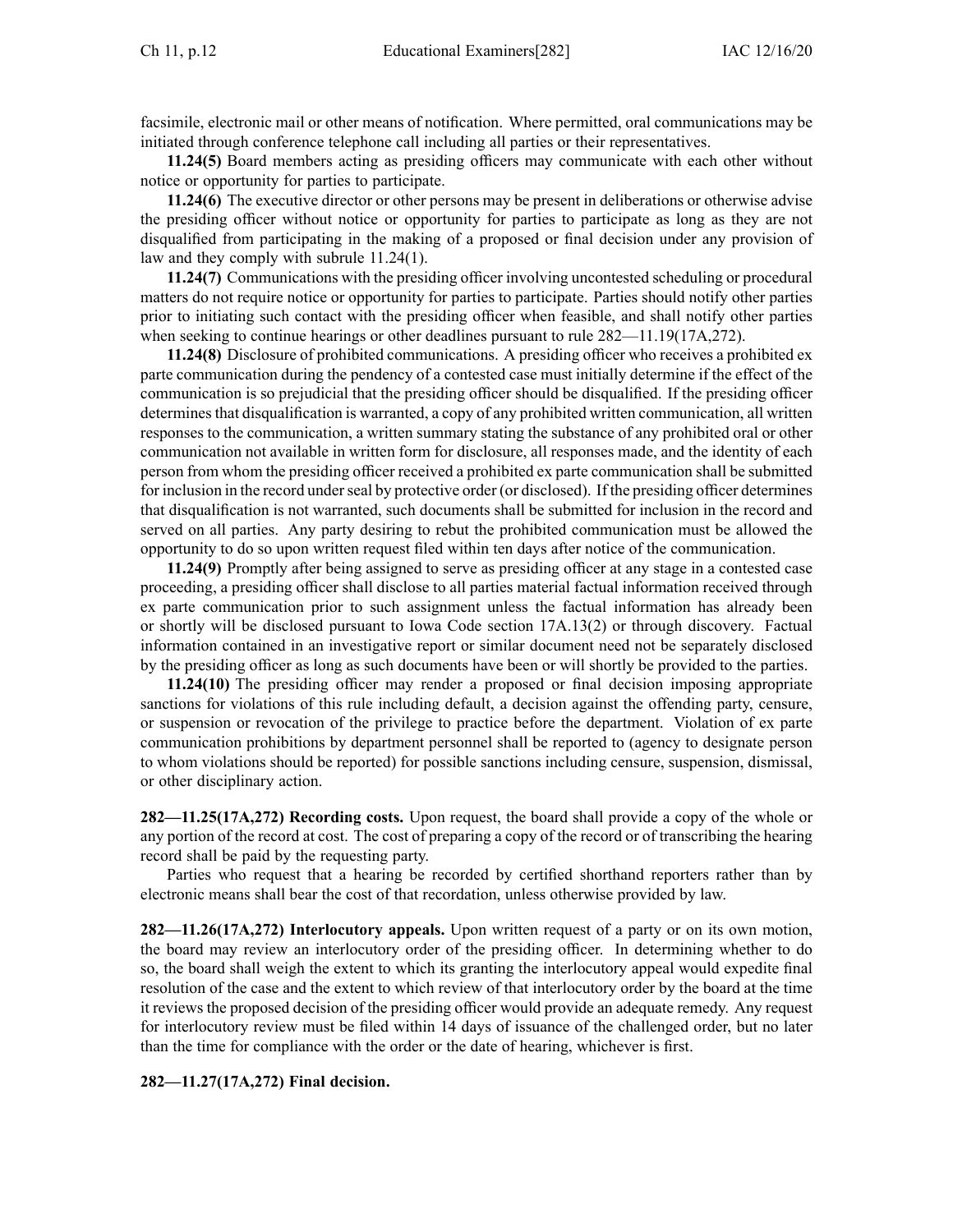**11.27(1)** When the board presides over the reception of evidence at the hearing, its decision is <sup>a</sup> final decision.

**11.27(2)** When the board does not preside at the reception of evidence, the presiding officer shall make <sup>a</sup> proposed decision. The proposed decision becomesthe final decision of the board without further proceedings unless there is an appeal to, or review on motion of, the board within the time provided in rule [282—11.28\(17A,272\)](https://www.legis.iowa.gov/docs/iac/rule/282.11.28.pdf).

## **282—11.28(17A,272) Appeals and review.**

**11.28(1)** *Appeal by party.* Any adversely affected party may appeal <sup>a</sup> proposed decision to the board within 30 days after issuance of the proposed decision.

**11.28(2)** *Review.* The board may initiate review of <sup>a</sup> proposed decision on its own motion at any time within 30 days following the issuance of such <sup>a</sup> decision.

**11.28(3)** *Notice of appeal.* An appeal of <sup>a</sup> proposed decision is initiated by filing <sup>a</sup> timely notice of appeal with the board. The notice of appeal must be signed by the appealing party or <sup>a</sup> representative of that party and contain <sup>a</sup> certificate of service. The notice shall specify:

*a.* The parties initiating the appeal;

*b.* The proposed decision or order appealed from;

*c.* The specific findings or conclusions to which exception is taken and any other exceptions to the decision or order;

- *d.* The relief sought;
- *e.* The grounds for relief.

**11.28(4)** *Requests to presen<sup>t</sup> additional evidence.* A party may reques<sup>t</sup> the taking of additional evidence only by establishing that the evidence is material, that good cause existed for the failure to presen<sup>t</sup> the evidence at the hearing, and that the party has not waived the right to presen<sup>t</sup> the evidence. A written reques<sup>t</sup> to presen<sup>t</sup> additional evidence must be filed with the notice of appeal or, by <sup>a</sup> nonappealing party, within 14 days of service of the notice of appeal. The board may remand <sup>a</sup> case to the presiding officer for further hearing or may itself preside at the taking of additional evidence.

**11.28(5)** *Scheduling.* The board shall issue <sup>a</sup> schedule for consideration of the appeal.

**11.28(6)** *Briefs and arguments.* Unless otherwise ordered, within 20 days of the notice of appeal or order for review, each appealing party may file exceptions and briefs. Within 20 days thereafter, any party may file <sup>a</sup> responsive brief. Briefs shall cite any applicable legal authority and specify relevant portions of the record in that proceeding. Written requests to presen<sup>t</sup> oral argumen<sup>t</sup> shall be filed with the briefs.

The board may resolve the appeal on the briefs or provide an opportunity for oral argument. The board may shorten or extend the briefing period as appropriate.

## **282—11.29(17A,272) Applications for rehearing.**

**11.29(1)** *By whom filed.* Any party to <sup>a</sup> contested case proceeding may file an application for rehearing from <sup>a</sup> final order.

**11.29(2)** *Content of application.* The application for rehearing shall state on whose behalf it is filed, the specific grounds for rehearing, and the relief sought. In addition, the application shall state whether the applicant desires reconsideration of all or par<sup>t</sup> of the board decision on the existing record and whether, on the basis of the grounds enumerated in subrule [11.28\(4\)](https://www.legis.iowa.gov/docs/iac/rule/282.11.28.pdf), the applicant requests an opportunity to submit additional evidence.

**11.29(3)** *Time of filing.* The application shall be filed with the board within 20 days after issuance of the final decision.

**11.29(4)** *Notice to other parties.* A copy of the application shall be timely mailed by the applicant to all parties of record not joining therein. If the application does not contain <sup>a</sup> certificate of service, the board shall serve copies on all parties.

**11.29(5)** *Disposition.* Any application for <sup>a</sup> rehearing shall be deemed denied unlessthe board grants the application within 20 days after its filing.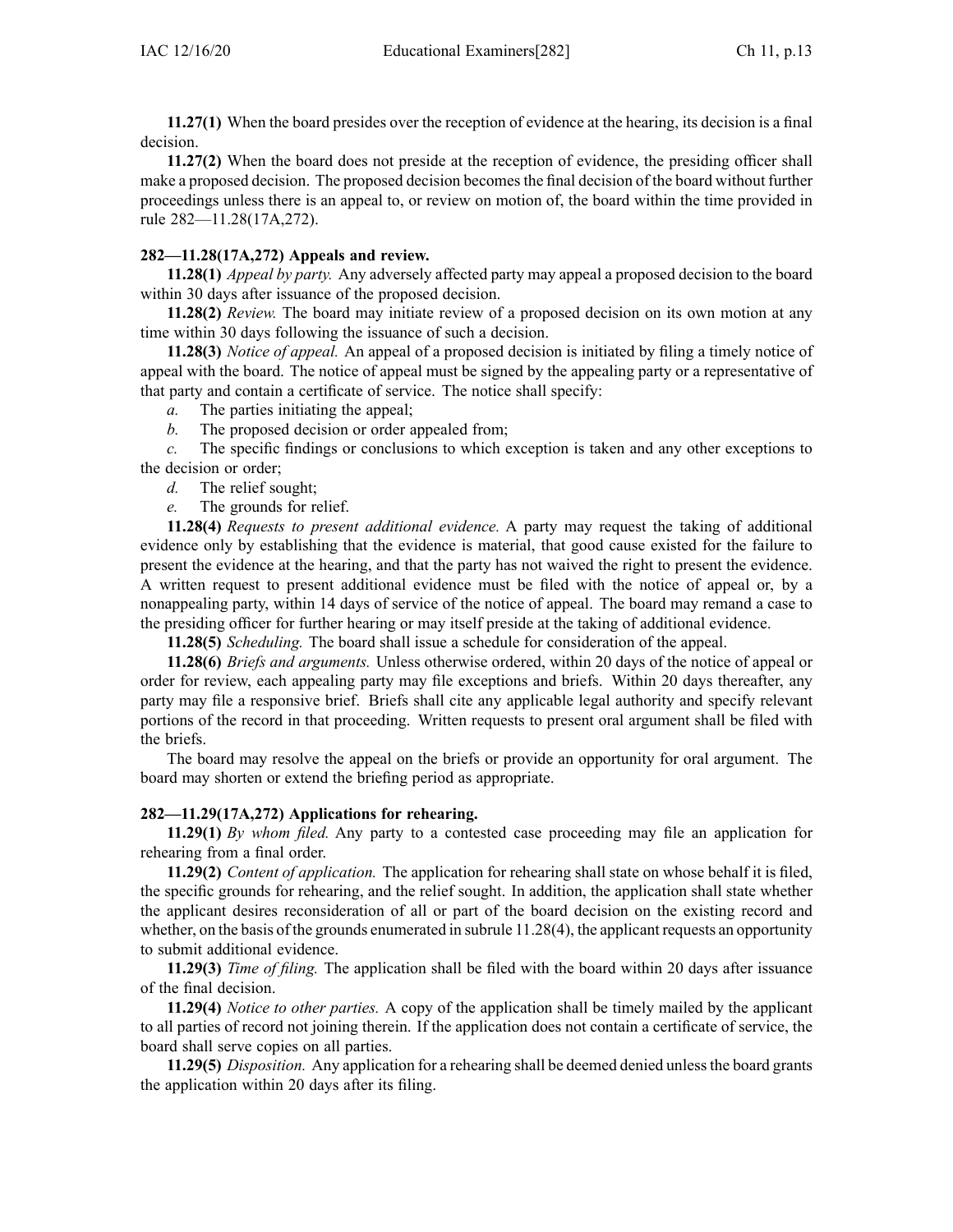# **282—11.30(17A,272) Stays of board actions.**

**11.30(1)** *When available.*

*a.* Any party to <sup>a</sup> contested case proceeding may petition the board for <sup>a</sup> stay of an order issued in that proceeding or for other temporary remedies, pending review by the board. The petition shall be filed with the notice of appeal and shall state the reasons justifying <sup>a</sup> stay or other temporary remedy. The executive director may rule on the stay or authorize the presiding officer to do so.

*b.* Any party to <sup>a</sup> contested case proceeding may petition the board for <sup>a</sup> stay or other temporary remedies pending judicial review of all or par<sup>t</sup> of that proceeding. The petition shall state the reasons justifying <sup>a</sup> stay or other temporary remedy.

**11.30(2)** *When granted.* In determining whether to gran<sup>t</sup> <sup>a</sup> stay, the executive director or presiding officer shall consider the factors listed in Iowa Code section [17A.19\(5\)](https://www.legis.iowa.gov/docs/ico/section/17A.19.pdf).

**11.30(3)** *Vacation.* A stay may be vacated by the issuing authority upon application of the board or any other party.

[**ARC [0026C](https://www.legis.iowa.gov/docs/aco/arc/0026C.pdf)**, IAB 3/7/12, effective 4/11/12]

**282—11.31(17A,272) No factual dispute contested cases.** If the parties agree that no dispute of material fact exists as to <sup>a</sup> matter that would be <sup>a</sup> contested case if such <sup>a</sup> dispute of fact existed, the parties may presen<sup>t</sup> all relevant admissible evidence either by stipulation or otherwise as agreed by the parties, without necessity for the production of evidence at an evidentiary hearing. If such agreemen<sup>t</sup> is reached, <sup>a</sup> jointly submitted schedule detailing the method and timetable for submission of the record, briefs and oral argumen<sup>t</sup> should be submitted to the presiding officer for approval as soon as practicable. If the parties cannot agree, any party may file and serve <sup>a</sup> motion for summary judgment pursuan<sup>t</sup> to the rules governing such motions.

# **282—11.32(17A,272) Emergency adjudicative proceedings.**

**11.32(1)** *Necessary emergency action.* To the extent necessary to preven<sup>t</sup> or avoid immediate danger to the public health, safety, or welfare, and consistent with the Constitution and other provisions of law, the board may issue <sup>a</sup> written order in compliance with Iowa Code section [17A.18](https://www.legis.iowa.gov/docs/ico/section/17A.18.pdf) to suspend <sup>a</sup> license in whole or in part, order the cessation of any continuing activity, order affirmative action, or take other action within the jurisdiction of the board by emergency adjudicative order. Before issuing an emergency adjudicative order the board shall consider factors including, but not limited to, the following:

*a.* Whether there has been <sup>a</sup> sufficient factual investigation to ensure that the board is proceeding on the basis of reliable information;

*b.* Whether the specific circumstances which pose immediate danger to the public health, safety or welfare have been identified and determined to be continuing;

*c.* Whether the person required to comply with the emergency adjudicative order may continue to engage in other activities without posing immediate danger to the public health, safety or welfare;

*d.* Whether imposition of monitoring requirements or other interim safeguards would be sufficient to protect the public health, safety or welfare; and

*e.* Whether the specific action contemplated by the board is necessary to avoid the immediate danger.

**11.32(2)** *Issuance of order.*

*a.* An emergency adjudicative order shall contain findings of fact, conclusions of law, and policy reasons to justify the determination of an immediate danger in the board's decision to take immediate action.

*b.* The written emergency adjudicative order shall be immediately delivered to persons who are required to comply with the order by utilizing one or more of the following procedures:

(1) Personal delivery;

- (2) Certified mail, return receipt requested, to the last address on file with the board;
- (3) Certified mail to the last address on file with the board;
- (4) First-class mail to the last address on file with the board; or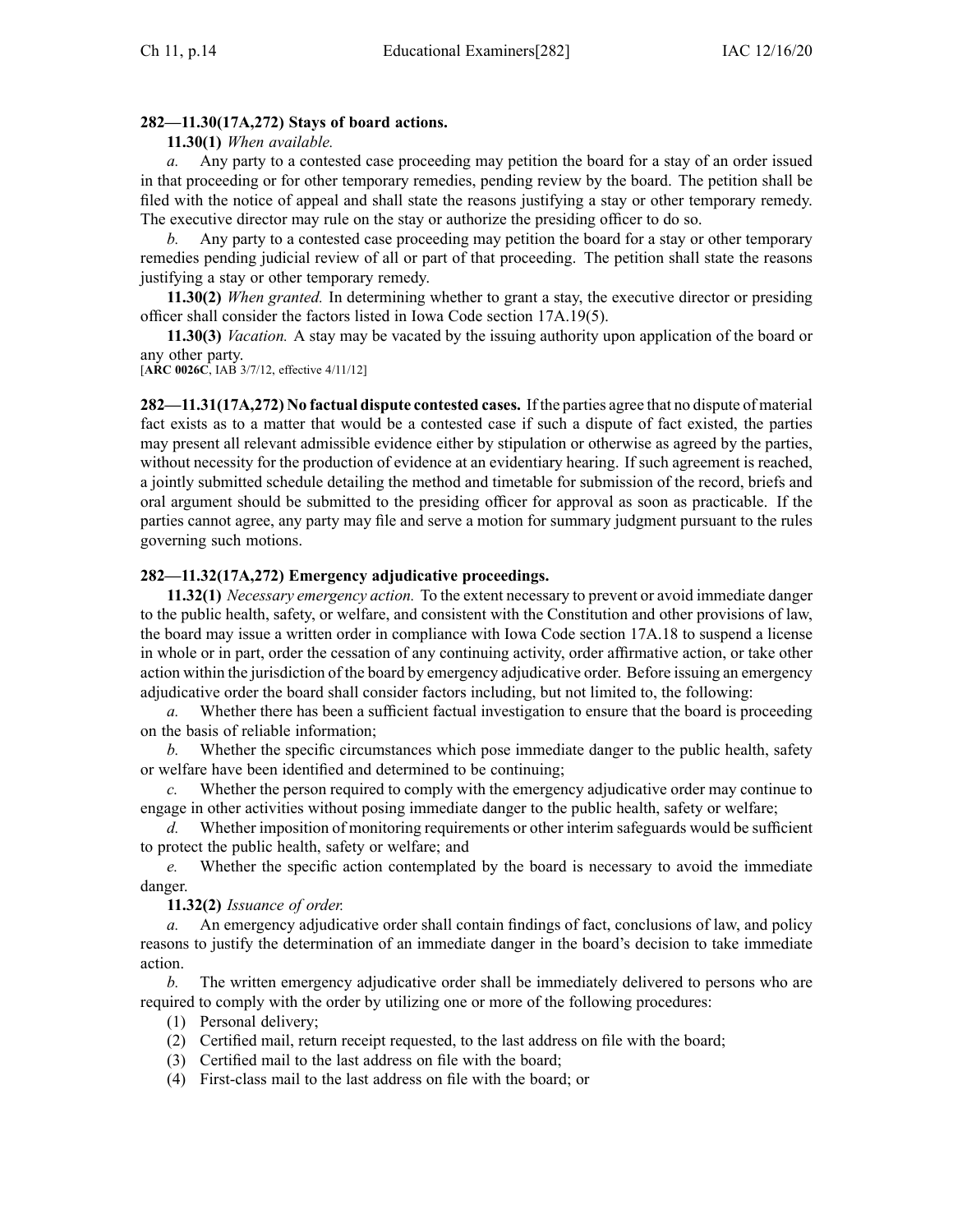(5) Fax. Fax may be used as the sole method of delivery if the person required to comply with the order has filed <sup>a</sup> written reques<sup>t</sup> that board orders be sent by fax and has provided <sup>a</sup> fax number for that purpose.

*c.* To the degree practicable, the board shall select the procedure for providing written notice that best ensures prompt, reliable delivery.

**11.32(3)** *Oral notice.* Unless the written emergency adjudicative order is provided by personal delivery on the same day that the order issues, the board shall make reasonable immediate efforts to contact by telephone the persons who are required to comply with the order.

**11.32(4)** *Completion of proceedings.* After the issuance of an emergency adjudicative order, the board shall proceed as quickly as feasible to complete any proceedings that would be required if the matter did not involve an immediate danger.

Issuance of <sup>a</sup> written emergency adjudicative order shall include notification of the date on which board proceedings are scheduled for completion. After issuance of an emergency adjudicative order, continuance of further board proceedings to a later date will be granted only in compelling circumstances upon application in writing.

**282—11.33(272) Methods of discipline.** The board has the authority to impose the following disciplinary sanctions:

1. Revoke <sup>a</sup> practitioner's license, certificate or authorization.

2. Suspend <sup>a</sup> practitioner's license, certificate or authorization until further order of the board or for <sup>a</sup> specific period.

3. Prohibit permanently, until further order of the board, or for <sup>a</sup> specific period, <sup>a</sup> practitioner from engaging in specified practices, methods, or acts.

4. Require additional education or training.

5. Order <sup>a</sup> physical or mental evaluation, or order alcohol and drug screening within <sup>a</sup> time specified by the board.

- 6. Issue <sup>a</sup> public letter of reprimand.
- 7. Order any other resolution appropriate to the circumstances of the case.

**282—11.34(272) Reinstatement.** Any person whose license, certificate or authorization to practice has been suspended may apply to the board for reinstatement in accordance with the terms and conditions of the order of the suspension.

**11.34(1)** All proceedings for reinstatement shall be initiated by the respondent, who shall file with the board an application for reinstatement. Such application shall be docketed in the original case in which the license, certificate or authorization was suspended. All proceedings upon the application for reinstatement shall be subject to the same rules of procedure as other cases before the board.

**11.34(2)** An application for reinstatement shall allege facts which, if established, will be sufficient to enable the board to determine that the basis for the suspension of the respondent's license, certificate or authorization no longer exists and that it will be in the public interest for the license, certificate or authorization to be reinstated. The burden of proof to establish such facts shall be on the respondent.

**11.34(3)** An order denying or granting reinstatement shall be based upon <sup>a</sup> decision which incorporates findings of fact and conclusions of law.

**282—11.35(272) Application denial and appeal.** The executive director is authorized by Iowa Code section [272.7](https://www.legis.iowa.gov/docs/ico/section/272.7.pdf) to gran<sup>t</sup> or deny applications for licensure. If the executive director denies an application for an initial or exchange license, certificate, or authorization, the executive director shall send to the applicant by regular first-class mail written notice identifying the factual and legal basis for denying the application. If the executive director denies an application to renew an existing license, certificate, or authorization, the provisions of rule [282—11.36\(272\)](https://www.legis.iowa.gov/docs/iac/rule/282.11.36.pdf) shall apply.

**11.35(1)** *Mandatory grounds for license denial.* The executive director shall deny an application based on the grounds set forth in Iowa Code section [272.2\(14\)](https://www.legis.iowa.gov/docs/ico/section/272.2.pdf), including:

*a.* The license application is fraudulent.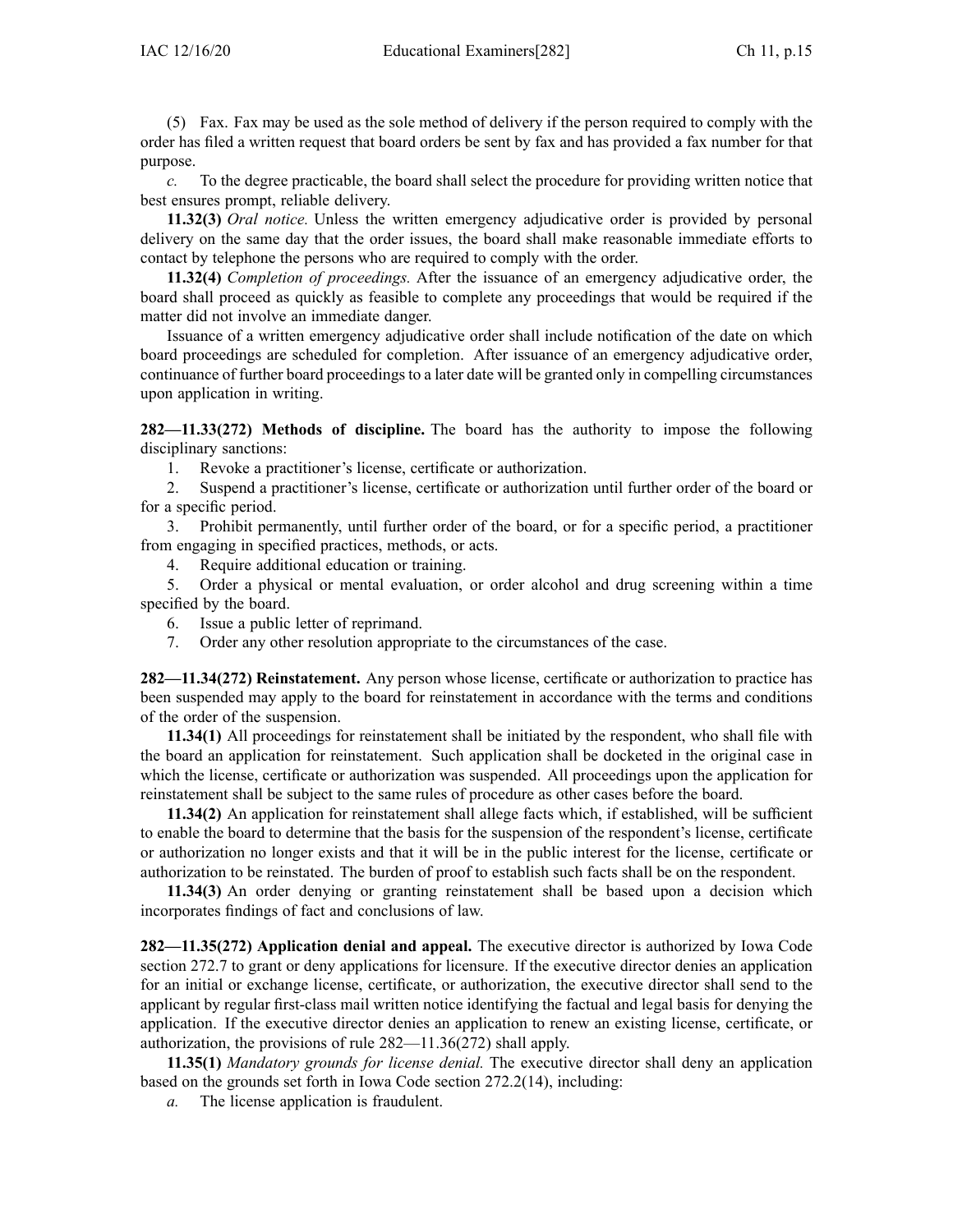*b.* The applicant's license or certification from another state is suspended or revoked.

*c.* The applicant fails to meet board standards for application or for license renewal.

*d.* The applicant is less than 21 years of age, excep<sup>t</sup> that <sup>a</sup> coaching authorization or paraeducator certificate may be issued to an applicant who is 18 years of age or older, as provided in Iowa Code sections [272.12](https://www.legis.iowa.gov/docs/ico/section/272.12.pdf) and [272.31](https://www.legis.iowa.gov/docs/ico/section/272.31.pdf). A student enrolled in <sup>a</sup> practitioner preparation program who meets board requirements for a temporary, limited purpose license and who is seeking to teach as part of the practicum or internship may be less than 21 years of age.

*e.* The applicant has been convicted of one of the disqualifying criminal convictions set forth in paragraph [11.35\(2\)](https://www.legis.iowa.gov/docs/iac/rule/282.11.35.pdf)*"a."*

**11.35(2)** *Conviction of <sup>a</sup> crime and founded child abuse.*

*a. Disqualifying criminal convictions.* The board shall deny an application for licensure if the applicant or licensee has been convicted, has pled guilty to, or has been found guilty of the following criminal offenses, regardless of whether the judgment of conviction or sentence was deferred:

(1) Any of the following forcible felonies included in Iowa Code section [702.11](https://www.legis.iowa.gov/docs/ico/section/702.11.pdf): child endangerment, assault, murder, sexual abuse, or kidnapping;

(2) Any of the following criminalsexual offenses, as provided in Iowa Code chapter [709](https://www.legis.iowa.gov/docs/ico/chapter/709.pdf), involving <sup>a</sup> child:

1. First-, second- or third-degree sexual abuse committed on or with <sup>a</sup> person who is under the age of 18;

2. Lascivious acts with <sup>a</sup> child;

3. Assault with intent to commit sexual abuse;

- 4. Indecent contact with <sup>a</sup> child;
- 5. Sexual exploitation by <sup>a</sup> counselor;
- 6. Lascivious conduct with <sup>a</sup> minor;
- 7. Enticing <sup>a</sup> minor under Iowa Code section [710.10](https://www.legis.iowa.gov/docs/ico/section/710.10.pdf); or
- 8. Human trafficking under Iowa Code section [710A.2](https://www.legis.iowa.gov/docs/ico/section/710A.2.pdf);
- (3) Incest involving <sup>a</sup> child as prohibited by Iowa Code section [726.2](https://www.legis.iowa.gov/docs/ico/section/726.2.pdf);

(4) Dissemination and exhibition of obscene material to minors as prohibited by Iowa Code section [728.2](https://www.legis.iowa.gov/docs/ico/section/728.2.pdf);

(5) Telephone dissemination of obscene material to minors as prohibited by Iowa Code section [728.15](https://www.legis.iowa.gov/docs/ico/section/728.15.pdf);

(6) Any offense specified in the laws of another jurisdiction, or any offense that may be prosecuted in <sup>a</sup> federal, military, or foreign court, that is comparable to an offense listed in paragraph [11.35\(2\)](https://www.legis.iowa.gov/docs/iac/rule/282.11.35.pdf)*"a"*; or

(7) Any offense under prior laws of this state or another jurisdiction, or any offense under prior law that was prosecuted in <sup>a</sup> federal, military, or foreign court, that is comparable to an offense listed in paragraph [11.35\(2\)](https://www.legis.iowa.gov/docs/iac/rule/282.11.35.pdf)*"a."*

*b. Other criminal convictions and founded child abuse.* When determining whether <sup>a</sup> person should be denied licensure based on the conviction of any other crime, including <sup>a</sup> felony, or <sup>a</sup> founded repor<sup>t</sup> of child abuse, the executive director and the board shall consider the following:

(1) The nature and seriousness of the crime or founded abuse in relation to the position sought;

(2) The time elapsed since the crime or founded abuse was committed;

(3) The degree of rehabilitation which has taken place since the crime or founded abuse was committed;

(4) The likelihood that the person will commit the same crime or abuse again;

(5) The number of criminal convictions or founded abuses committed; and

(6) Such additional factors as may in <sup>a</sup> particular case demonstrate mitigating circumstances or heightened risk to public safety.

**11.35(3)** *Fraudulent applications.* An application shall be considered fraudulent pursuan<sup>t</sup> to Iowa Code section [272.2\(14\)](https://www.legis.iowa.gov/docs/ico/section/272.2.pdf)*"b"*(3) if it contains any false representation of <sup>a</sup> material fact or any omission of <sup>a</sup> material fact which should have been disclosed at the time of application for licensure or is submitted with <sup>a</sup> false or forged diploma, certificate, affidavit, identification, or other document material to the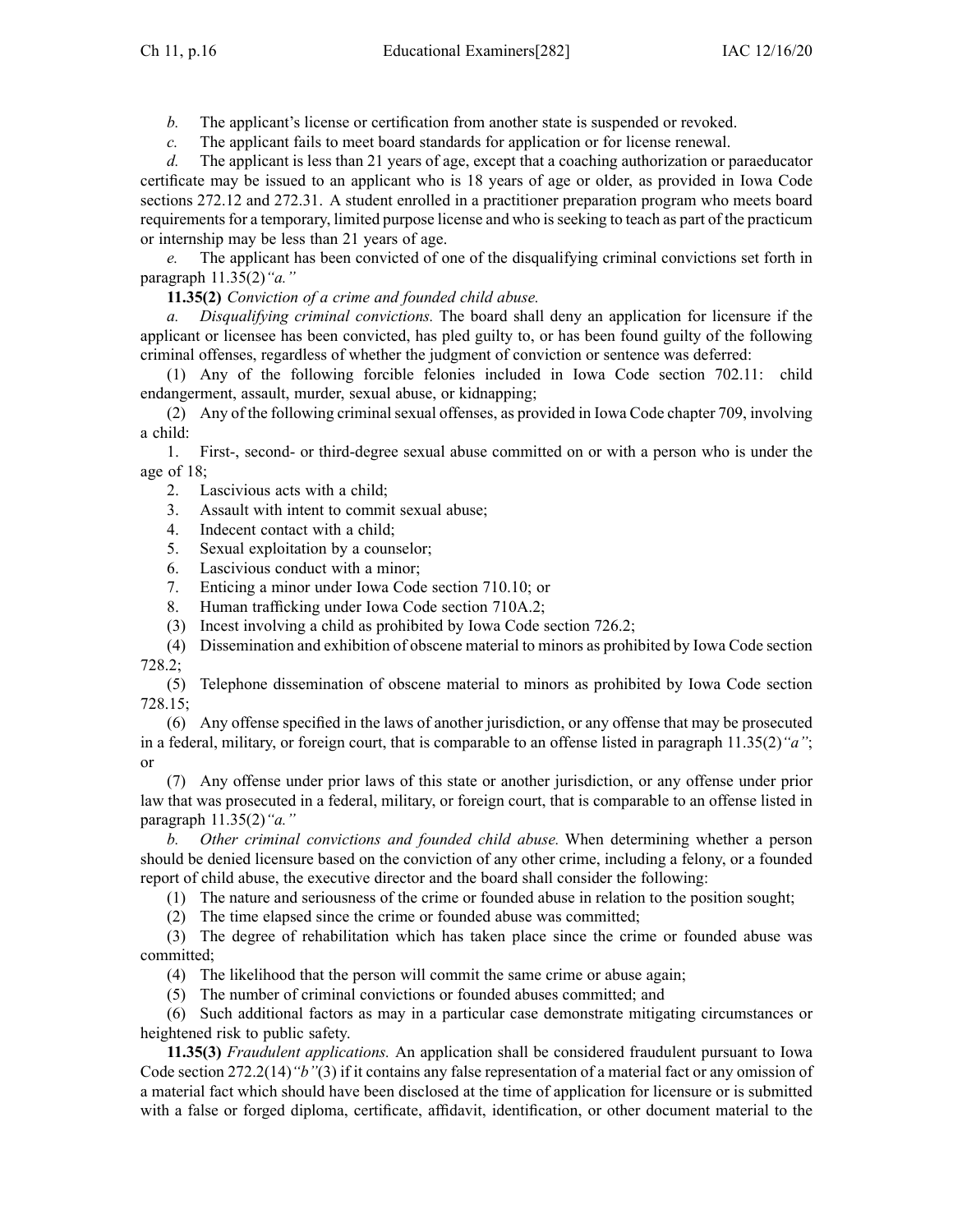applicant's qualification for licensure or material to any of the grounds for denial set forth in Iowa Code section [272.2\(14\)](https://www.legis.iowa.gov/docs/ico/section/272.2.pdf).

## **11.35(4)** *Appeal procedure.*

*a.* An applicant who is aggrieved by the denial of an application for licensure and who desires to challenge the decision of the executive director must appeal the decision and reques<sup>t</sup> <sup>a</sup> hearing before the board within 30 calendar days of the date the notice of license denial is mailed. An appeal and reques<sup>t</sup> for hearing must be in writing and is deemed made on the date of the United States Postal Service nonmetered postmark or the date of personal service to the board office. The reques<sup>t</sup> for hearing shall specify the factual or legal errors the applicant contends were made by the executive director, must identify any factual disputes upon which the applicant desires an evidentiary hearing, and may provide additional written information or documents in suppor<sup>t</sup> of licensure. If <sup>a</sup> reques<sup>t</sup> for hearing is timely made, the executive director shall promptly issue <sup>a</sup> notice of contested case hearing on the grounds asserted by the applicant.

*b.* The board, in its discretion, may act as presiding officer at the contested case hearing, may hold the hearing before <sup>a</sup> panel of three board members, or may reques<sup>t</sup> that an administrative law judge act as presiding officer. The applicant may reques<sup>t</sup> that an administrative law judge act as presiding officer and render <sup>a</sup> proposed decision pursuan<sup>t</sup> to rule [282—11.8\(17A,272\)](https://www.legis.iowa.gov/docs/iac/rule/282.11.8.pdf). A proposed decision by <sup>a</sup> panel of board members or an administrative law judge is subject to appeal or review by the board pursuan<sup>t</sup> to rule [282—11.28\(17A,272\)](https://www.legis.iowa.gov/docs/iac/rule/282.11.28.pdf).

*c.* Hearings concerning licensure denial shall be conducted according to the contested case procedural rules in this chapter. Evidence supporting the denial of the license may be presented by an assistant attorney general. While each party shall have the burden of establishing the affirmative of matters asserted, the applicant shall have the ultimate burden of persuasion as to the applicant's qualification for licensure.

*d.* On appeal, the board may gran<sup>t</sup> or deny the application for licensure. If the application for licensure is denied, the board shall state the reason or reasons for the denial and may state conditions under which the application could be granted, if applicable.

**11.35(5)** *Judicial review.* Judicial review of <sup>a</sup> final order of the board denying licensure may be sought in accordance with the provisions of Iowa Code section [17A.19](https://www.legis.iowa.gov/docs/ico/section/17A.19.pdf) which are applicable to judicial review of an agency's final decision in a contested case. In order to exhaust administrative remedies, an applicant aggrieved by the executive director's denial of an application for licensure must timely appeal the adverse decision to the board.

[**ARC [9209B](https://www.legis.iowa.gov/docs/aco/arc/9209B.pdf)**, IAB 11/3/10, effective 12/8/10; **ARC [0025C](https://www.legis.iowa.gov/docs/aco/arc/0025C.pdf)**, IAB 3/7/12, effective 4/11/12; **ARC [0026C](https://www.legis.iowa.gov/docs/aco/arc/0026C.pdf)**, IAB 3/7/12, effective 4/11/12]

**282—11.36(272) Denial of renewal application.** If the executive director denies an application to renew <sup>a</sup> license, certificate or authorization, <sup>a</sup> notice of hearing shall be issued to commence <sup>a</sup> contested case proceeding. The executive director may deny <sup>a</sup> renewal application on the same grounds as those that apply to an application for initial or exchange licensure described in subrules [11.35\(1\)](https://www.legis.iowa.gov/docs/iac/rule/282.11.35.pdf) to [11.35\(3\)](https://www.legis.iowa.gov/docs/iac/rule/282.11.35.pdf).

**11.36(1)** *Hearing procedure.* Hearings on denial of an application to renew <sup>a</sup> license shall be conducted according to the contested case procedural rules in this chapter. Evidence supporting the denial of the license may be presented by an assistant attorney general. The provisions of subrules [11.35\(4\)](https://www.legis.iowa.gov/docs/iac/rule/282.11.35.pdf) and [11.35\(5\)](https://www.legis.iowa.gov/docs/iac/rule/282.11.35.pdf) shall apply.

**11.36(2)** *Judicial review.* Judicial review of <sup>a</sup> final order of the board denying renewal of licensure may be sought in accordance with the provisions of Iowa Code section [17A.19](https://www.legis.iowa.gov/docs/ico/section/17A.19.pdf) which are applicable to judicial review of an agency's final decision in <sup>a</sup> contested case.

**11.36(3)** *Impact of denial of renewal application.* Pursuant to Iowa Code section [17A.18\(2\)](https://www.legis.iowa.gov/docs/ico/section/17A.18.pdf), if the licensee has made timely and sufficient application for renewal, an existing license shall not expire until the last day for seeking judicial review of the board's final order denying the application or <sup>a</sup> later date fixed by order of the board or reviewing court.

**11.36(4)** *Timeliness of renewal application.* Within the meaning of Iowa Code section [17A.18\(2\)](https://www.legis.iowa.gov/docs/ico/section/17A.18.pdf), <sup>a</sup> timely and sufficient renewal application shall be:

*a.* Received by the board on or before the date the license is set to expire or lapse;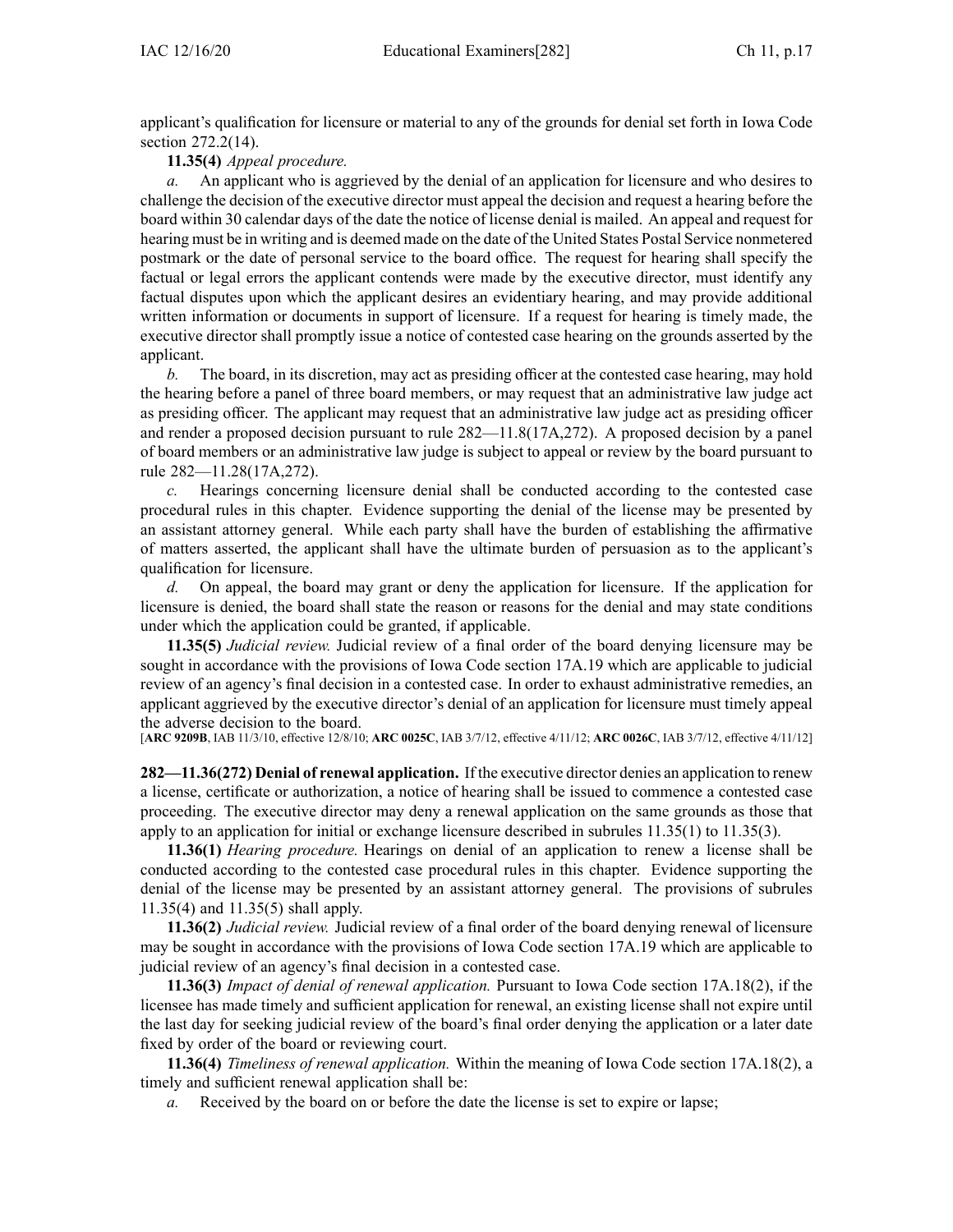*b.* Signed by the licensee if submitted in paper form or certified as accurate if submitted electronically;

*c.* Fully completed; and

*d.* Accompanied by the proper fee. The fee shall be deemed improper if the amount isincorrect, the fee was not included with the application, or the licensee's check is unsigned or returned for insufficient funds.

**282—11.37(272) Mandatory reporting of contract nonrenewal or termination or resignation based on allegations of misconduct.** The board of directors of <sup>a</sup> school district or area education agency, the superintendent of <sup>a</sup> school district or the chief administrator of an area education agency, and the authorities in charge of <sup>a</sup> nonpublic school shall repor<sup>t</sup> to the board any instance of disciplinary action taken against <sup>a</sup> person who holds <sup>a</sup> license, certificate, or authorization issued by the board for conduct that would constitute <sup>a</sup> violation of 282—subparagraph 25.3(1)*"e"*(4), subrule 25.3(2), paragraph 25.3(3)*"e,"* or paragraph 25.3(4)*"b."* In addition, the board of directors of <sup>a</sup> school district or area education agency, the superintendent of <sup>a</sup> school district or the chief administrator of an area education agency, and the authorities in charge of <sup>a</sup> nonpublic school shall repor<sup>t</sup> to the board the nonrenewal or termination, for reasons of alleged or actual misconduct, of <sup>a</sup> person's contract executed under Iowa Code sections [279.12](https://www.legis.iowa.gov/docs/ico/section/279.12.pdf), [279.13](https://www.legis.iowa.gov/docs/ico/section/279.13.pdf), [279.15](https://www.legis.iowa.gov/docs/ico/section/279.15-21.pdf), [279.16](https://www.legis.iowa.gov/docs/ico/section/279.16.pdf), 279.18 [through](https://www.legis.iowa.gov/docs/ico/section/279.18-21.pdf) 279.21, [279.23](https://www.legis.iowa.gov/docs/ico/section/279.23.pdf), and [279.24](https://www.legis.iowa.gov/docs/ico/section/279.24.pdf), and the resignation of <sup>a</sup> person who holds <sup>a</sup> license, certificate, or authorization issued by the board as <sup>a</sup> result of or following an incident or allegation of misconduct that, if proven, would constitute <sup>a</sup> violation of [282—subparagraph](https://www.legis.iowa.gov/docs/iac/rule/282.25.3.pdf) 25.3(1)*"b"*(1), subparagraph 25.3(1)*"e"*(4), subrule 25.3(2), paragraph 25.3(3)*"e,"* or paragraph 25.3(4)*"b,"* when the board or reporting official has <sup>a</sup> good-faith belief that the incident occurred or the allegation is true.

**11.37(1)** *Method ofreporting.* The repor<sup>t</sup> required by thisrule may be made by completion and filing of the complaint form described in subrule [11.4\(2\)](https://www.legis.iowa.gov/docs/iac/rule/282.11.4.pdf) or by the submission of <sup>a</sup> letter to the executive director of the board which includes:

*a.* The full name, address, telephone number, title and signature of the reporter;

*b.* The full name, address, and telephone number of the person who holds <sup>a</sup> license, certificate or authorization issued by the board;

*c.* A concise statement of the circumstances under which the termination, nonrenewal, or resignation occurred;

*d.* The date action was taken which necessitated the report, including the date of disciplinary action taken, nonrenewal or termination of <sup>a</sup> contract for reasons of alleged or actual misconduct, or resignation of <sup>a</sup> person following an incident or allegation of misconduct as required under Iowa Code section [272.15\(1\)](https://www.legis.iowa.gov/docs/ico/section/272.15.pdf), or awareness of alleged misconduct as required under Iowa Code section [272.15\(2\)](https://www.legis.iowa.gov/docs/ico/section/272.15.pdf); and

*e.* Any additional information or documentation which the reporter believes will be relevant to assessment of the repor<sup>t</sup> pursuan<sup>t</sup> to subrule [11.37\(4\)](https://www.legis.iowa.gov/docs/iac/rule/282.11.37.pdf).

**11.37(2)** *Timely reporting required.* The repor<sup>t</sup> required by this rule shall be filed within 30 days of the date action was taken which necessitated the repor<sup>t</sup> or within 30 days of an employee becoming aware of the alleged misconduct under Iowa Code section [272.15\(2\)](https://www.legis.iowa.gov/docs/ico/section/272.15.pdf).

**11.37(3)** *Confidentiality of report.* Information reported to the board in accordance with this rule is privileged and confidential, and, excep<sup>t</sup> as provided in Iowa Code section [272.13](https://www.legis.iowa.gov/docs/ico/section/272.13.pdf), is not subject to discovery, subpoena, or other means of legal compulsion for its release to <sup>a</sup> person other than the respondent and the board and its employees and agents involved in licensee discipline, and is not admissible in evidence in <sup>a</sup> judicial or administrative proceeding other than the proceeding involving licensee discipline.

## **11.37(4)** *Action upon receipt of report.*

Upon receipt of a report under this rule, the executive director of the board shall review the information reported to determine whether <sup>a</sup> complaint investigation should be initiated.

In making this determination, the executive director shall consider the nature and seriousness of the reported misconduct in relation to the position sought or held, the time elapsed since the misconduct,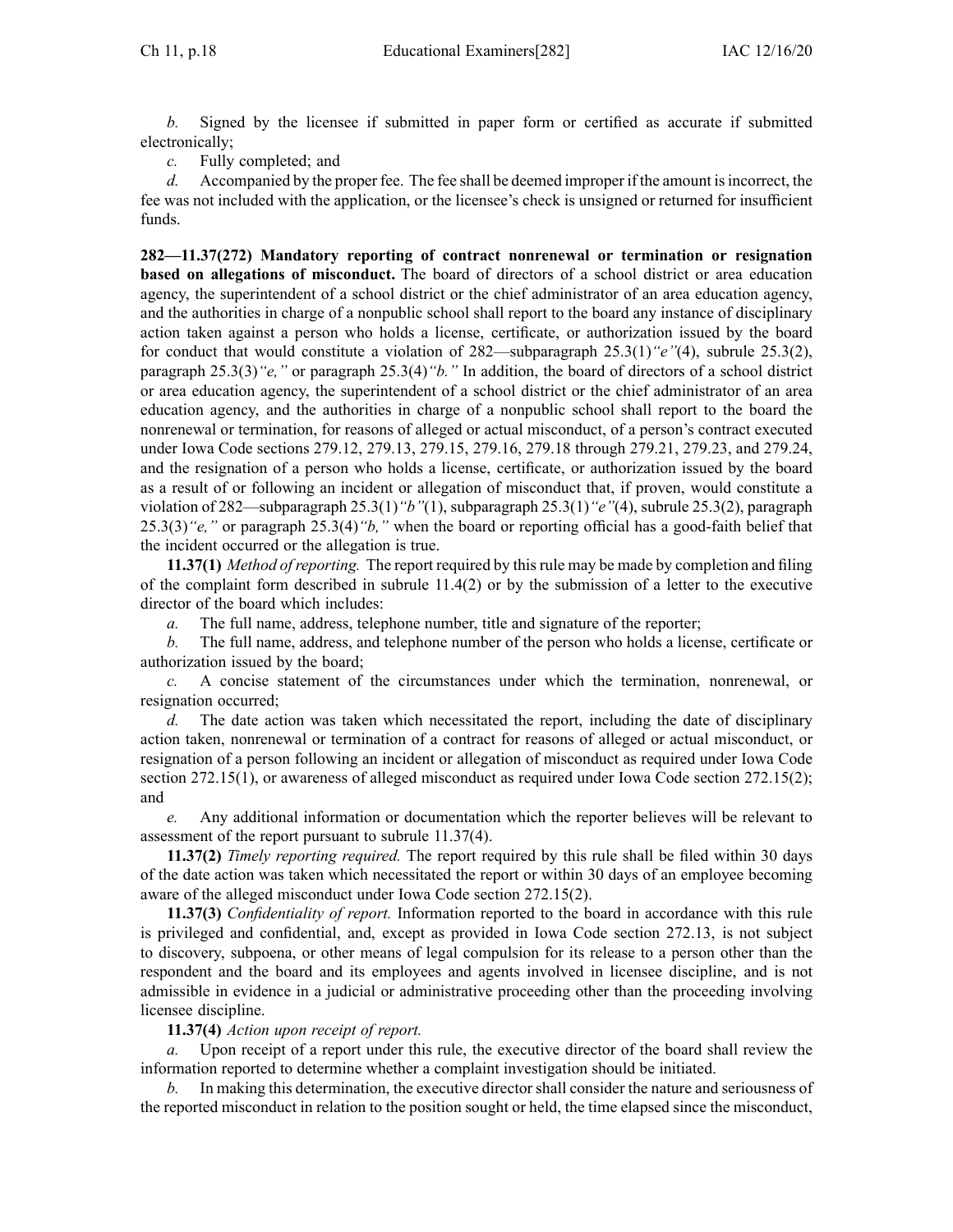the degree of rehabilitation, the likelihood that the individual will commit the same misconduct again, and the number of reported incidents of misconduct.

*c.* If the executive director determines a complaint should not be initiated, no further formal action will be taken and the matter will be closed.

*d.* If the executive director determines <sup>a</sup> complaint investigation should be initiated, the executive director shall assign the matter for investigation pursuan<sup>t</sup> to rule [282—11.5\(272\)](https://www.legis.iowa.gov/docs/iac/rule/282.11.5.pdf).

**11.37(5)** *Proceedings upon investigation.* From the time of initiation of an investigation, the matter will be processed in the same manner as a complaint filed under rule  $282 - 11.4(17A,272)$ . [**ARC [4699C](https://www.legis.iowa.gov/docs/aco/arc/4699C.pdf)**, IAB 10/9/19, effective 11/13/19]

## **282—11.38(256,272) Reporting by department of education employees.**

**11.38(1)** *Method of reporting.* A repor<sup>t</sup> of misconduct made by the director, pursuan<sup>t</sup> to Iowa Code section [256.9\(52\)](https://www.legis.iowa.gov/docs/ico/section/256.9.pdf), or made by an employee of the department of education, pursuan<sup>t</sup> to Iowa Code section [272.15\(2\)](https://www.legis.iowa.gov/docs/ico/section/272.15.pdf), shall comply with the requirements of subrule [11.37\(1\)](https://www.legis.iowa.gov/docs/iac/rule/282.11.37.pdf).

**11.38(2)** *Confidentiality.* Information reported to the board in accordance with this rule is privileged and confidential, excep<sup>t</sup> as provided in Iowa Code section [272.13](https://www.legis.iowa.gov/docs/ico/section/272.13.pdf).

**11.38(3)** *Review and investigation of report.* The repor<sup>t</sup> shall be reviewed and investigated pursuan<sup>t</sup> to subrules [11.37\(4\)](https://www.legis.iowa.gov/docs/iac/rule/282.11.37.pdf) and [11.37\(5\)](https://www.legis.iowa.gov/docs/iac/rule/282.11.37.pdf).

[**ARC [0026C](https://www.legis.iowa.gov/docs/aco/arc/0026C.pdf)**, IAB 3/7/12, effective 4/11/12]

**282—11.39(272) Denial of application during <sup>a</sup> pending professional practices case.** The executive director may deny an application for <sup>a</sup> Class B license if the applicant is currently under investigation and probable cause has been determined by the board. [**ARC [9659B](https://www.legis.iowa.gov/docs/aco/arc/9659B.pdf)**, IAB 8/10/11, effective 9/14/11]

[Filed 7/12/73; amendment filed 10/6/75—published 10/20/75, effective 11/24/75]

These rules are intended to implement Iowa Code chapters [17A](https://www.legis.iowa.gov/docs/ico/chapter/17A.pdf) and [272](https://www.legis.iowa.gov/docs/ico/chapter/272.pdf).

[Filed emergency 4/2/86—published 4/23/86, effective 4/23/86] [Filed emergency 5/25/88—published 6/15/88, effective 5/25/88] [Filed emergency 4/26/90—published 5/16/90, effective 4/27/90] [Filed 5/20/92, Notice 2/19/92—published 6/10/92, effective 7/15/92] [Filed 1/12/96, Notice 10/25/95—published 1/31/96, effective 3/6/96] [Filed 1/21/00, Notice 10/6/99—published 2/9/00, effective 3/15/00] [Filed 3/16/01, Notice 1/10/01—published 4/4/01, effective 5/9/01] [Filed 11/21/01, Notice 8/8/01—published 12/12/01, effective  $1/16/02$ ]<sup>2</sup> [Filed 5/23/03, Notice 12/11/02—published 6/11/03, effective 7/16/03] [Filed 7/3/03, Notice 4/16/03—published 7/23/03, effective 8/27/03] [Filed 7/7/03, Notice 4/16/03—published 7/23/03, effective 8/27/03] [Filed 1/30/04, Notice 11/12/03—published 2/18/04, effective 3/24/04] [Filed 1/28/05, Notice 11/10/04—published 2/16/05, effective 3/23/05] [Filed 11/14/07, Notice 9/12/07—published 12/5/07, effective 1/9/08] [Filed 2/13/08, Notice 11/7/07—published 3/12/08, effective 4/16/08] [Filed emergency 6/25/08—published 7/16/08, effective 6/25/08] [Filed 6/25/08, Notice 5/7/08—published 7/16/08, effective 8/20/08] [Filed ARC [8406B](https://www.legis.iowa.gov/docs/aco/arc/8406B.pdf) [\(Notice](https://www.legis.iowa.gov/docs/aco/arc/8143B.pdf) ARC 8143B, IAB 9/9/09), IAB 12/16/09, effective 1/20/10]<sup>3</sup> [Editorial change: IAC Supplement 1/27/10] [Filed [Emergency](https://www.legis.iowa.gov/docs/aco/arc/8823B.pdf) ARC 8823B, IAB 6/2/10, effective 5/14/10] [[Filed](https://www.legis.iowa.gov/docs/aco/arc/9209B.pdf) ARC 9209B [\(Notice](https://www.legis.iowa.gov/docs/aco/arc/8971B.pdf) ARC 8971B, IAB 7/28/10), IAB 11/3/10, effective 12/8/10] [Filed ARC [9659B](https://www.legis.iowa.gov/docs/aco/arc/9659B.pdf) [\(Notice](https://www.legis.iowa.gov/docs/aco/arc/9450B.pdf) ARC 9450B, IAB 4/6/11), IAB 8/10/11, effective 9/14/11] [[Filed](https://www.legis.iowa.gov/docs/aco/arc/0025C.pdf) ARC 0025C ([Notice](https://www.legis.iowa.gov/docs/aco/arc/9923B.pdf) ARC 9923B, IAB 12/14/11), IAB 3/7/12, effective 4/11/12] [[Filed](https://www.legis.iowa.gov/docs/aco/arc/0026C.pdf) ARC 0026C ([Notice](https://www.legis.iowa.gov/docs/aco/arc/9924B.pdf) ARC 9924B, IAB 12/14/11), IAB 3/7/12, effective 4/11/12] [[Filed](https://www.legis.iowa.gov/docs/aco/arc/0606C.pdf) ARC 0606C ([Notice](https://www.legis.iowa.gov/docs/aco/arc/0494C.pdf) ARC 0494C, IAB 12/12/12), IAB 2/20/13, effective 3/27/13] [[Filed](https://www.legis.iowa.gov/docs/aco/arc/0853C.pdf) ARC 0853C ([Notice](https://www.legis.iowa.gov/docs/aco/arc/0677C.pdf) ARC 0677C, IAB 4/3/13), IAB 7/24/13, effective 8/28/13] [Filed ARC [1455C](https://www.legis.iowa.gov/docs/aco/arc/1455C.pdf) ([Notice](https://www.legis.iowa.gov/docs/aco/arc/1344C.pdf) ARC 1344C, IAB 2/19/14), IAB 5/14/14, effective 6/18/14]